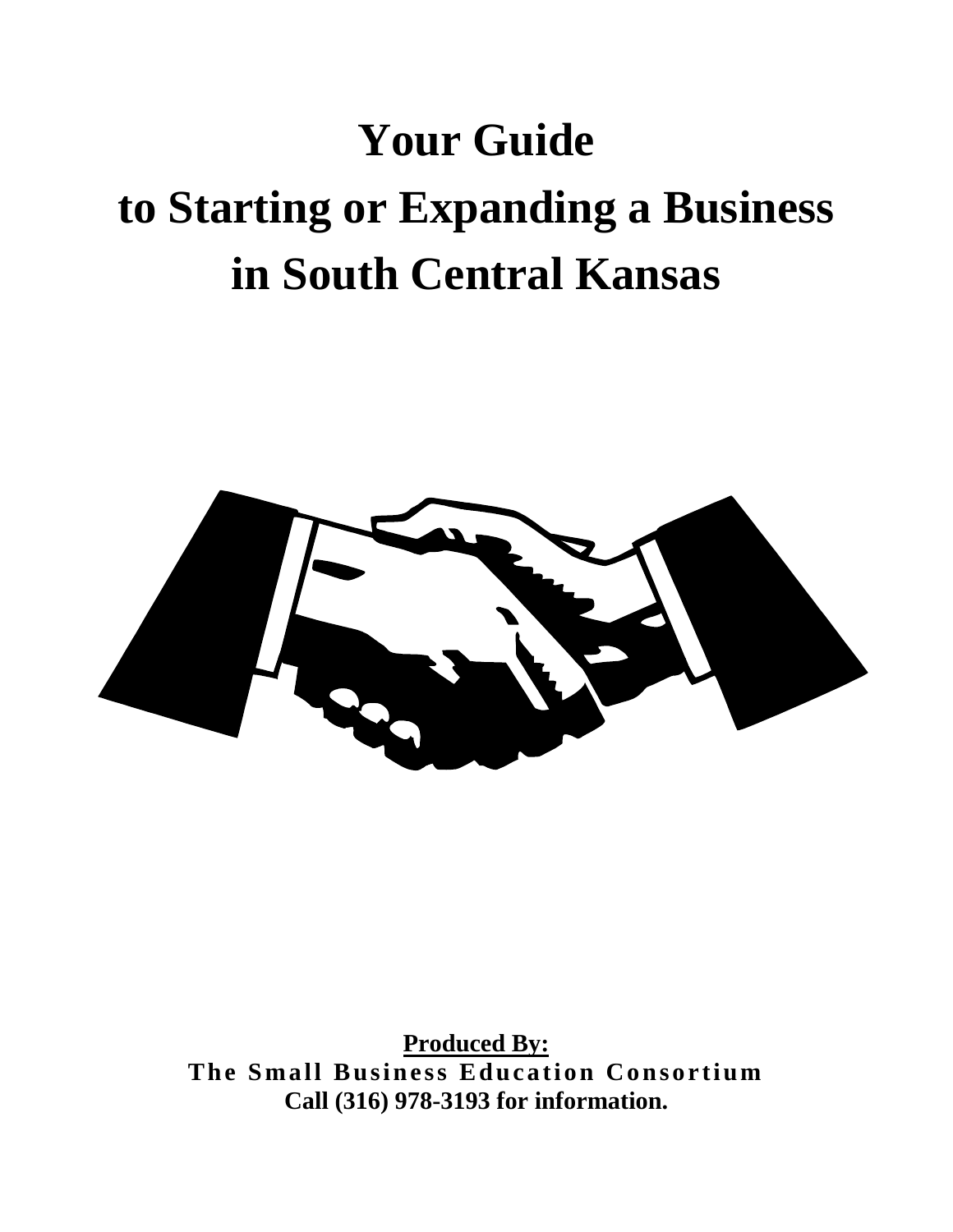## **The Small Business Education Consortium Mission, Goals, and Projects**

The Small Business Education Consortium is made up of federal, state, and local government agencies and of membership organizations working together to provide support services to area business owners and prospective business owners.

### **Mission**

The mission of the Small Business Education Consortium is to facilitate the ability of participants to effectively accomplish their missions by sharing ideas and by providing opportunities for collaboration.

### **Goals**

- combine efforts to support small business development and enhance economic growth
- foster a routine interchange of information
- provide a structure for non-profit area agencies to meet and discuss common issues
- sponsor educational seminars and programs for area small business owners

### **Projects**

### *Your Guide to Starting or Expanding a Business in South Central Kansas*

The Consortium publishes a guide to increase awareness of area organizations that provide services to individuals interested in starting or growing a business.

### **Business Resource Expos**

The Consortium sponsors Business Resource Expos to provide easy "one-stop" access to organizations that will help participants start, develop or expand a business.

### **Calendar of Area Business Workshops and Events**

Consortium members use the NetWork Kansas website to promote their workshops and events. Please visit the site at [http://networkkansas.com.](http://networkkansas.com/)

### **For additional information about the Small Business Education Consortium, contact the Wichita State University Kansas Small Business Development Center at 316-978-3193.**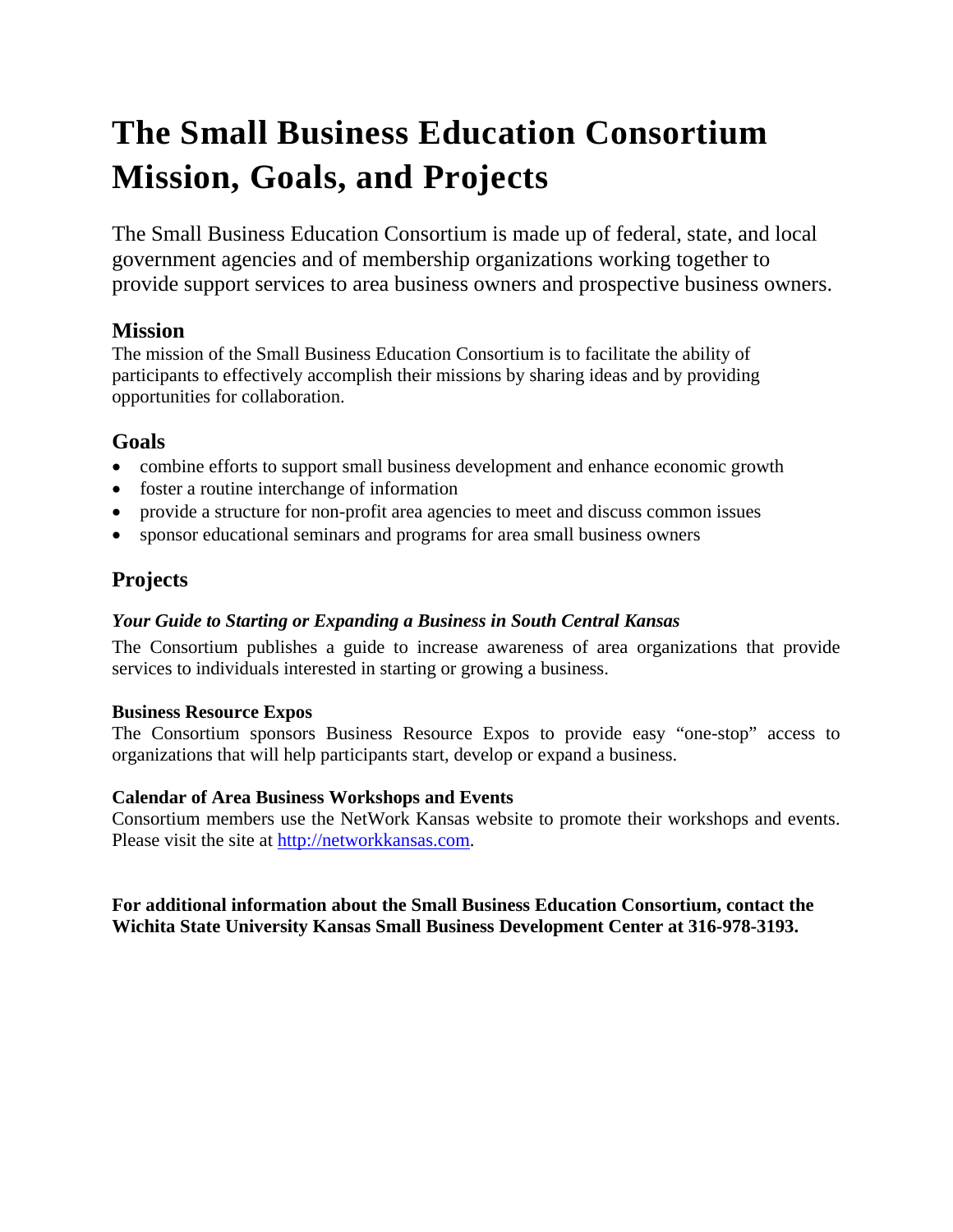## **Small Business Education Consortium**

**The organizations and agencies included in this guide offer services to area residents interested in starting, developing or expanding a small business. These groups want to help you! Contact them to learn more about what they can do for you.**

### **Organizations**

**Center for Economic Development and Business Research at Wichita State University Center for Entrepreneurship at Wichita State University City of Derby City of Wichita Cowley County Economic Development Partnership (Cowley First) Internal Revenue Service (IRS) Inventors' Association of South Central Kansas Kansas Center for Entrepreneurship (dba NetWork Kansas) Kansas Department of Commerce Business and Community Development Division Workforce Services Kansas Department of Revenue Kansas Global Trade Services Kansas Procurement Technical Assistance Center Kansas Small Business Development Center (Kansas SBDC) at Wichita State University Kansas State University Business Environmental Assistance Program (SBEAP) Mid-America Manufacturing Technology Center (MAMTC) MidAmerica Minority Supplier Development Council Occupational Safety and Health Administration (OSHA) Patent and Trademark Resource Center at the Wichita State University Libraries Sedgwick County Economic Development/Foreign Trade Zone (FTZ) #161 Service Corps of Retired Executives (SCORE) South Central Kansas Economic Development District Sumner County Economic Development U.S. Small Business Administration (SBA) Wichita Hispanic Chamber of Commerce Wichita Independent Business Association (WIBA) Wichita Metro Chamber of Commerce Wichita Technology Corporation Wichita U.S. Export Assistance Center U.S. Commercial Service – USDOC Workforce Solutions WSU Ventures**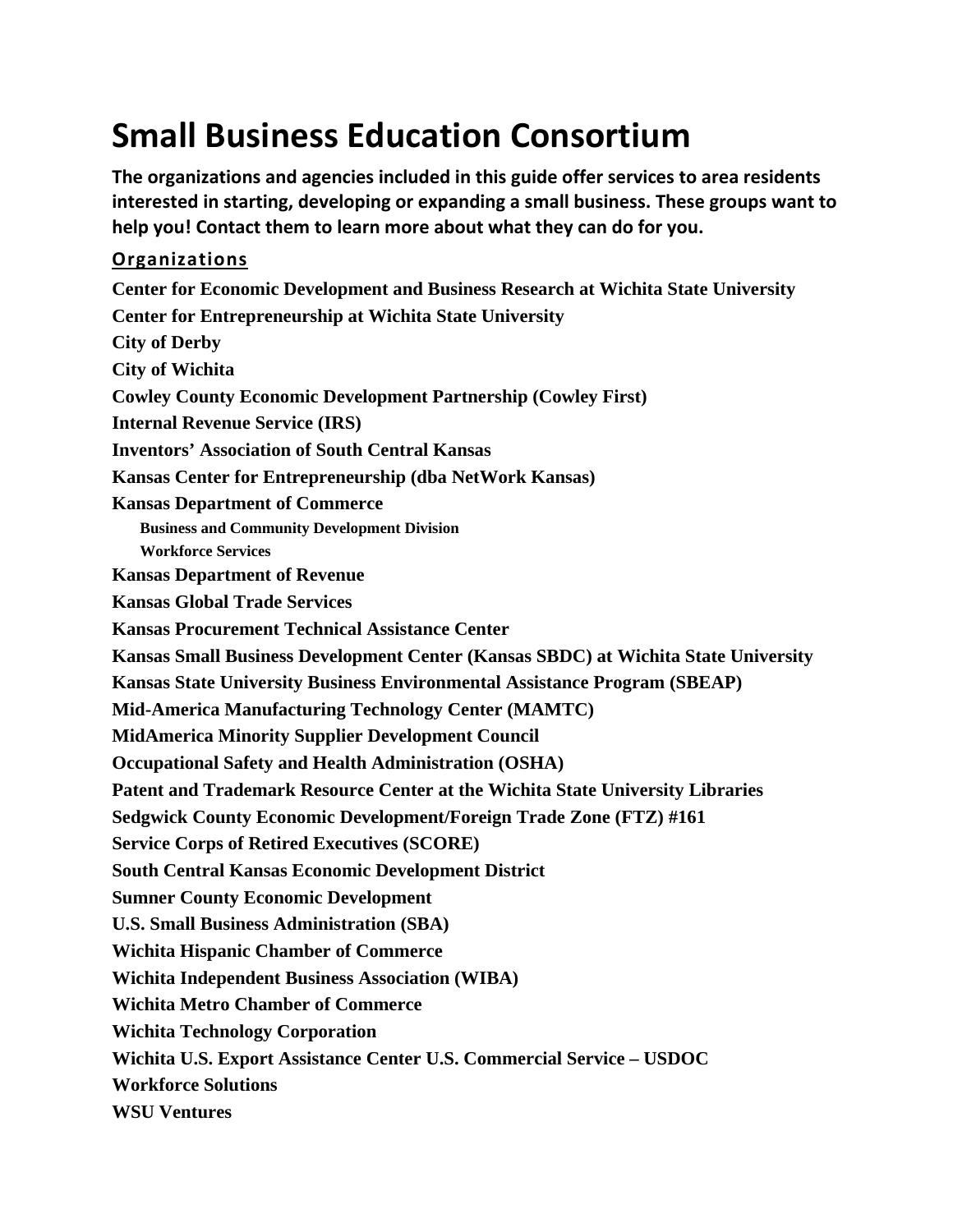

**WICHITA STATE UNIVERSITY W. FRANK BARTON SCHOOL OF BUSINESS** Center for Economic Development and Business Research

#### **Mailing Address**

1845 Fairmount Campus Box 121 Wichita, KS 67260-0121

#### **Street Address**

NIAR Building 1845 Fairmount Wichita, KS 67260-0121

**Telephone** 316-978-3225

**Fax** 316 978-3950

### **Email Address**

[cedbr@wichita.edu](mailto:cedbr@wichita.edu)

**Web Site** [www.cedbr.org](http://www.cedbr.org/)

### **Center for Economic Development and Business Research W. Frank Barton School of Business Wichita State University**

CEDBR collects, analyzes and disseminates reliable business, economic and demographic information. The Center conducts high-quality, objective research on issues related to the community's current and future economic well-being.

### **Data**

The CEDBR is a regional storehouse for local, state and national statistical and business data at [www.KansasEconomy.org,](http://www.kansaseconomy.org/) which includes:

Economic indicators Population and demographic characteristics Housing and construction activity Industry analyses

### **Services**

The CEDBR staff is available to apply their knowledge and expertise to real business problems through such activities as: Forecasting

Cost benefit analysis Population projections Retail/Services Gap Analysis

Market Research Competitive Landscape Analysis Custom data analysis Economic impact studies

### **Forecasts**

Each year, CEDBR and the W. Frank Barton School of Business, along with other sponsors, host the Kansas Economic Outlook Conference. This event provides thought-provoking and informative presentations by nationally recognized professionals on the economic climate of Kansas, the Wichita area and the United States. A highlight of the conference is the annual economic forecast for the Kansas and the Wichita area.

### **OnLine**

Visit our website at [www.cedbr.org](http://www.cedbr.org/) to find the annual forecast and updates, demographics, research studies, instructional resources and economic indicators for the United States, Kansas and Wichita.

### **CEDBR e-connection**

CEDBR publishes e-connection, a monthly email newsletter, to inform the community about data resources and reports on business, industries, and the economy. For a free subscription, go to www.newsletter.cedbr.org,.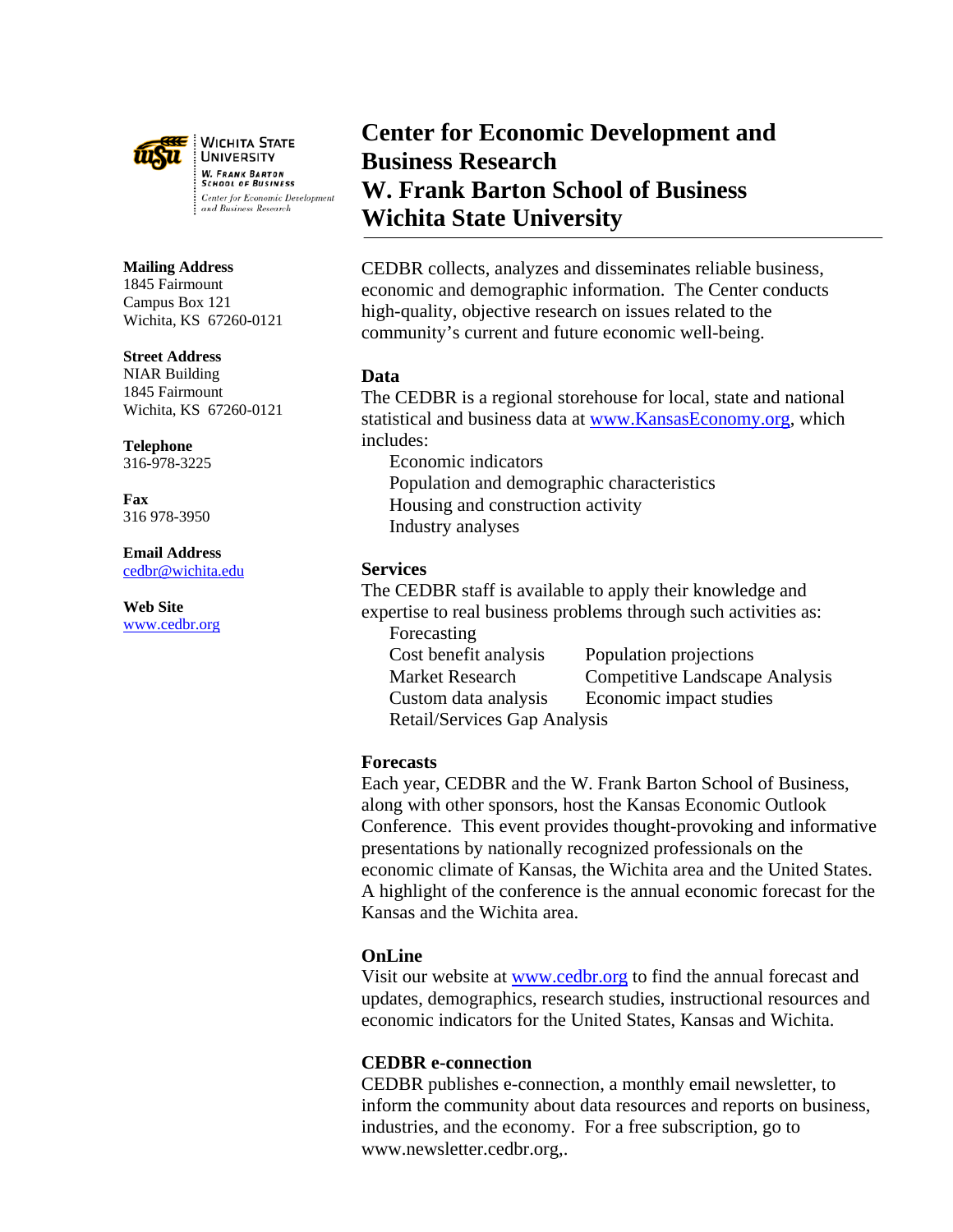

**Mailing Address** 1845 Fairmount Wichita, KS 67260-0147

**Street Address** n/a

**Telephone** 316-978-3000

**Fax** 316-978-3687

**Email Address** [cfe@wichita.edu](mailto:cfe@wichita.edu)

**Web Site** [www.cfe.wichita.edu](http://www.cfe.wichita.edu/)

### **Center for Entrepreneurship W. Frank Barton School of Business, Wichita State University**

The Center for Entrepreneurship (CFE) is part of the W. Frank Barton School of Business and is housed in Devlin Hall. The Center fosters and promotes entrepreneurial thinking through a wide range of academic and community programs.

We offer training programs for established business owners and for individuals considering launching new businesses or ventures.

Economic Development and Community Outreach

- $\triangleright$  Kansas Family Business Forum
- $\triangleright$  The Entrepreneurship Forum Series
- > Business Booster
- **►** Growing Rural Business
- $\triangleright$  E-Launch
- > Launch Prep

The Kansas Family Business Forum is a nationally recognized, highly regarded membership organization of family business owners, their families and key employees. The Forum is designed to provide unique learning experiences to those involved with family businesses.

The Entrepreneurship Forum Series focuses on the different methods available to entrepreneurs for assuming business ownership. Using a panel discussion format, world class entrepreneurs are brought together to share their expertise.

Energize your entrepreneurial skills. Business Booster workshops provide practical know-how you can immediately put to use to build your business.

The Growing Rural Business model is an eight-week certificate program customized for rural businesses. GBR provides practical, applied information and examples necessary in Kansas.

E-Launch has been developed to foster entrepreneurial activity that will lead to the commercialization of technology-based ideas. Through an interactive process, participants will learn to clearly conceptualize how the product or service can provide real value to customers.

Launch Prep, a partnership between the e2e Accelerator and Wichita State University's Center for Entrepreneurship, provides your early-stage company access to a select group of Wichita's most successful entrepreneurs. Their one-on-one mentorship will enable you to get your venture off the ground.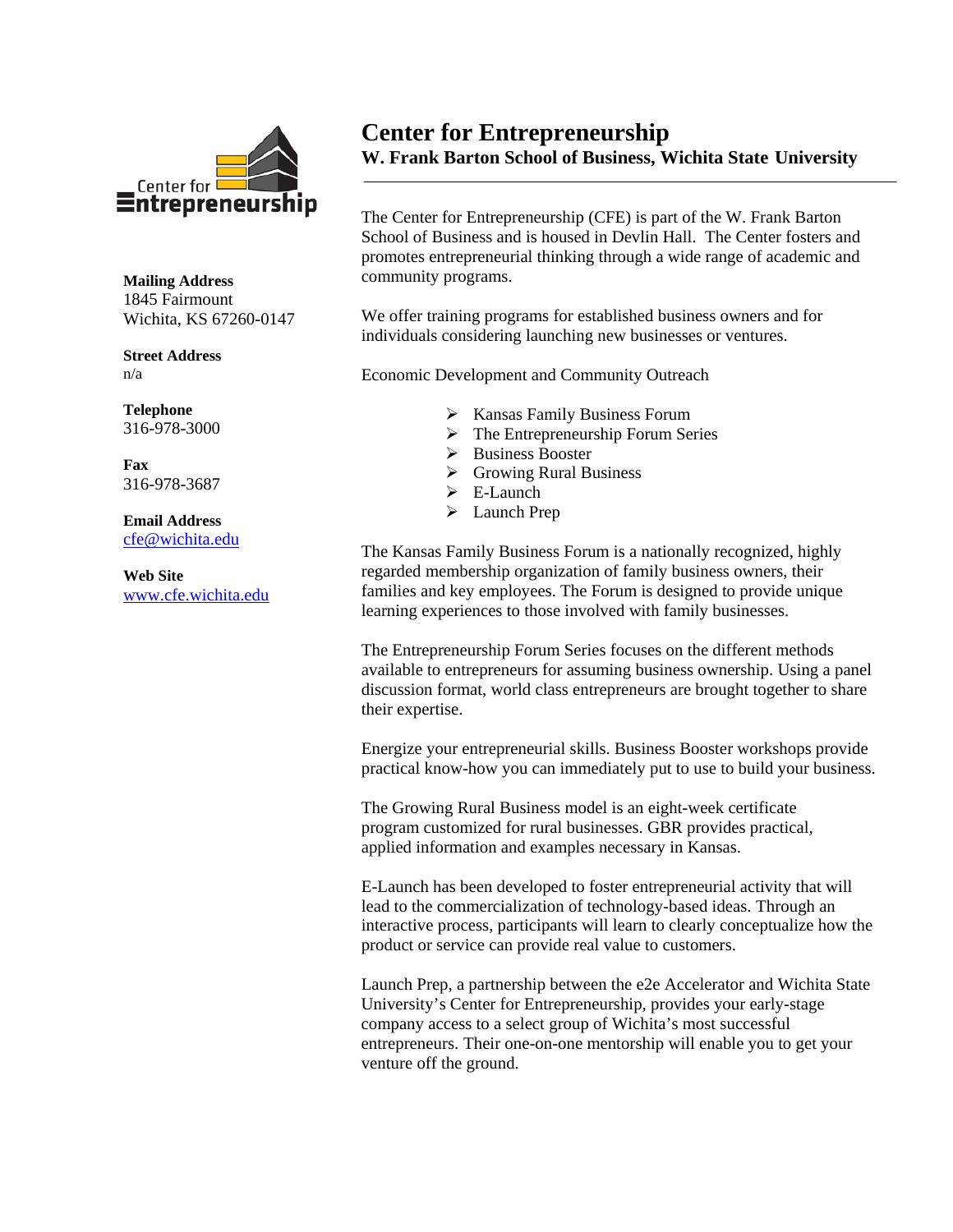

**Mailing Address** 611 Mulberry Road, Ste 300 Derby, KS 67037

**Street Address** 611 Mulberry Road, Ste 300 Derby, KS 67037

**Telephone** (316) 788-3081

**Fax** (316) 788-6067

**Email Address** [marciahartman@DerbyWeb.com](mailto:marciahartman@DerbyWeb.com)

**Web Site** [www.derbyks.com](http://www.derbyks.com/)

### **City of Derby – Economic Development**

Located in the southeast Wichita metropolitan area, Derby is home to more than 23,000 residents and a wide range of retail, service and manufacturing businesses. Well-known for an outstanding school system and great recreational programs, Derby offers the best of small-town values combined with the resources of a growing community.

The City of Derby's Economic Development Department works to create, diversify and enhance job growth in the community. By promoting tools that can help businesses grow and prosper, we are able to connect businesses with resources to help them find success. Local incentive programs encourage projects that create jobs and capital investment, while partnerships with other organizations help to enhance economic development efforts. Derby is a proud partner in many regional development initiatives that benefit the area and its businesses, and we work closely with the Derby School District, the Derby Chamber of Commerce and the Derby Recreation Commission.

If you're seeking a new business location, the Derby Business Park offers one- and two-acre plots at just 70 cents per square foot. Shovel-ready with no specials, the area offers great access to Highway K-15 and is ideal for manufacturing, distribution or office related uses. The Business Park is located just west of K-15 at Madison Ave. and River Street.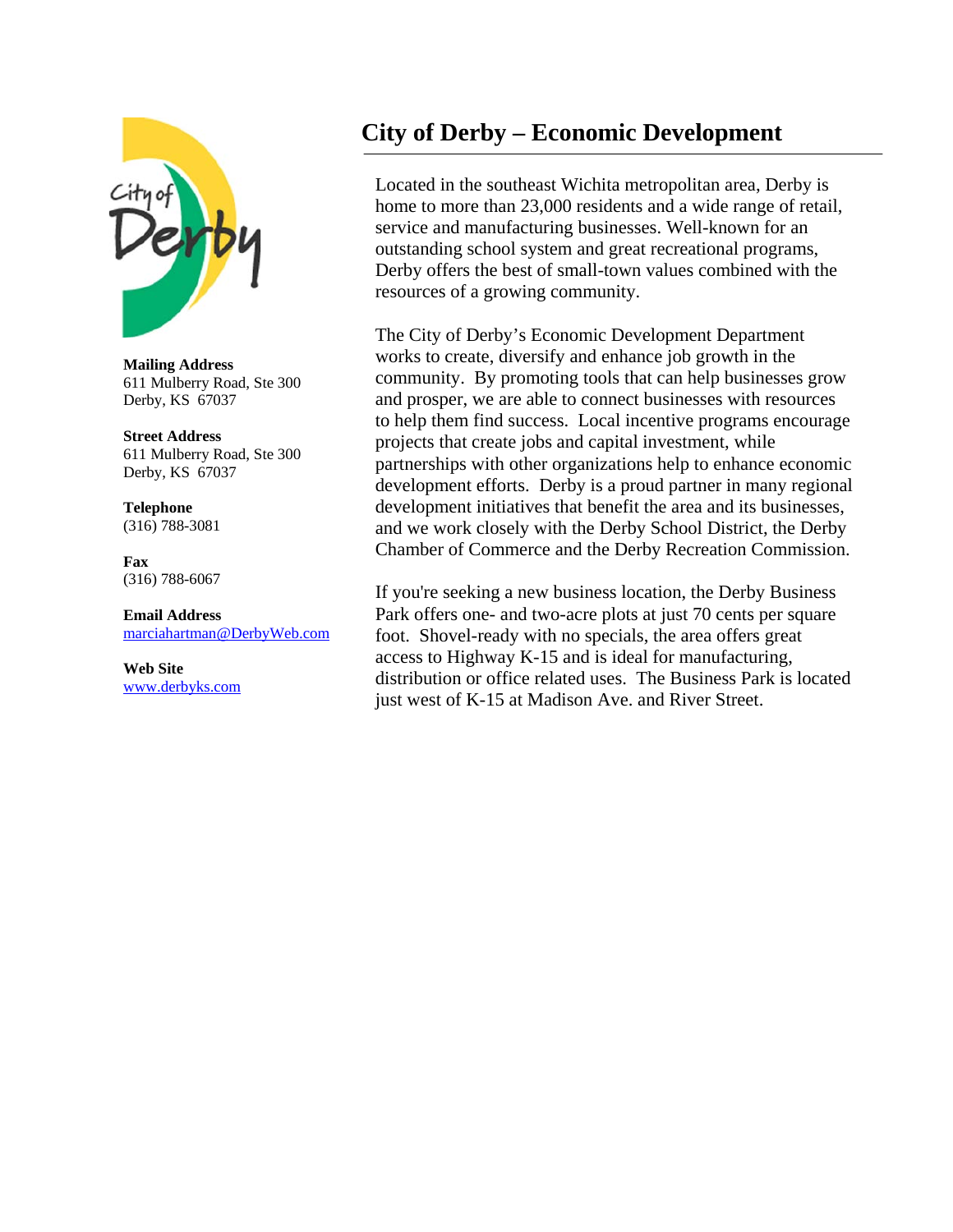

#### **Mailing Address**

455 North Main Wichita, Kansas 67203

**Telephone** 316-268-4524

**Fax** 316-858-7890

**Email Address** [tgoodpasture@wichita.gov](mailto:tgoodpasture@wichita.gov)

**Web Site** [http://www.wichita.gov](http://www.wichita.gov/CityOffices/CityManager/Urban/)

**Purchasing Division Web Site** [https://ep.wichita.gov](https://ep.wichita.gov/)

### **The City of Wichita**

The City of Wichita provides many services for businesses in Wichita. Whether you are an existing business or looking to start a new venture, the City can be an important resource for you.

### Environmental Services

Environmental Services provides services in the areas of environmental code enforcement, air quality and water quality monitoring and inspections, permitting of on-site sewage and water well installations, food establishment and child care permitting, and animal control. For more information, call 268-8351.

### Express Office

City Hall Express Office is a convenient payment center that combines services into one location for the quick payment of a variety of fees ranging from traffic and parking tickets to water bills and bus passes. The office also assists with dog licensing, business licensing, and garage sale permits. The Express Office is located on the first floor of City Hall and is open from 7:45 AM – 5:15 PM Monday through Friday. For more information, call 268-4375.

### Metropolitan Area Building and Construction Department

The Metropolitan Area Building and Construction Department provides services related to building construction and renovation, housing maintenance, zoning and land use issues, home occupation and regulatory licensing, condemnation and removal of abandoned structures. For more information, call 660-1840.

#### Office of Urban Development

The Office of Urban Development coordinates city projects involving economic development, downtown redevelopment and neighborhood redevelopment. For more information, call 268-4524.

#### Purchasing

The office is responsible for overseeing the formal and informal bid process, negotiating blanket purchase orders, managing the overall procurement process, registering vendors, and administering the Emerging and Disadvantaged Business Enterprise program. For more information, call 268-4636.

### Water Utilities

The Wichita Water Utilities supplies and distributes high quality water, and collects and treats wastewater for the City of Wichita. Services provided include pumping and purifying water, maintaining the water distribution and wastewater infrastructure systems, treating wastewater, managing facilities and planning for future needs, as well as information for business specific needs. For more information, call 265-1300.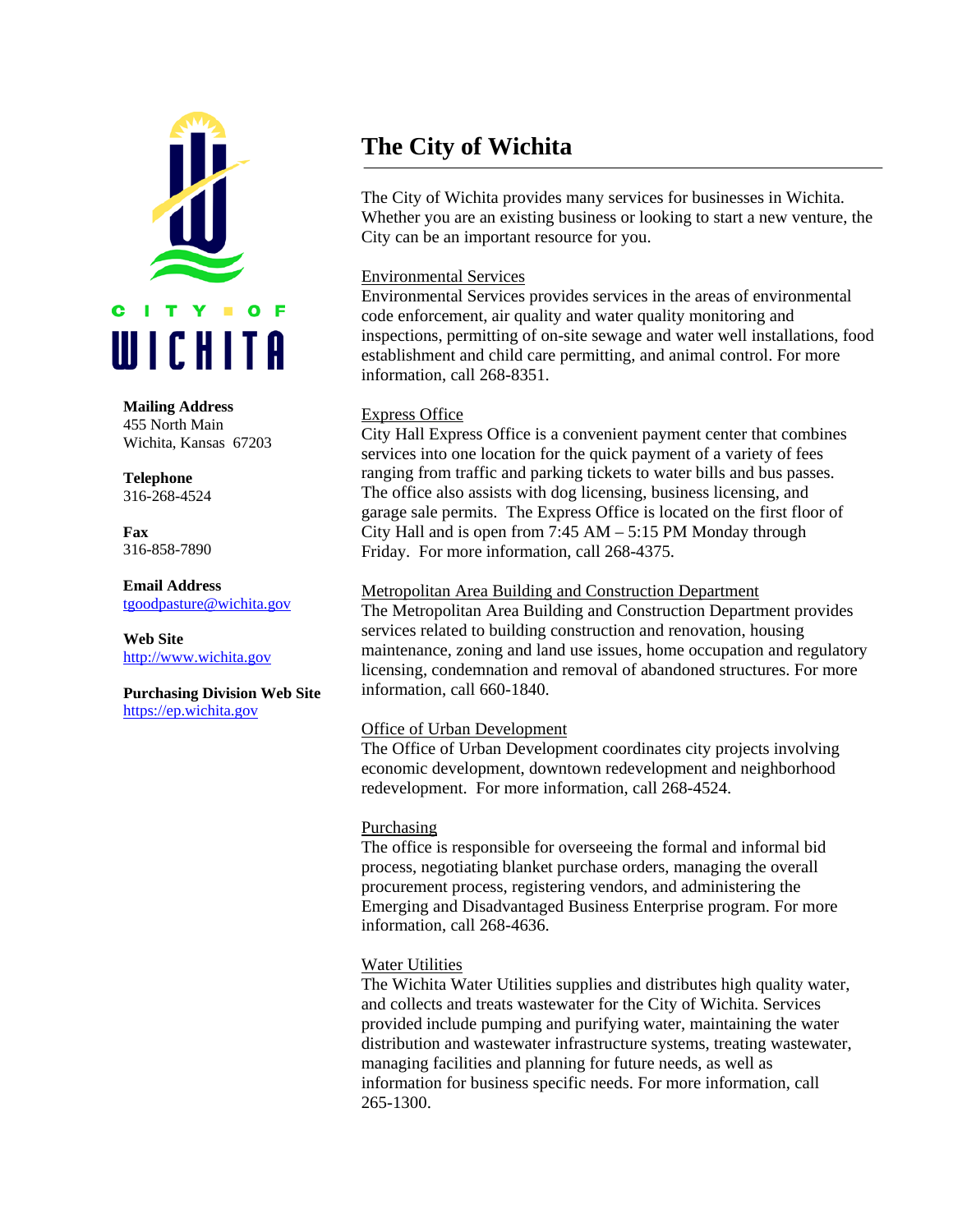

#### **Address**

22193 Tupper Street, Ste. 1 Winfield, KS 67156

**Telephone** 620-221-9951 (Winfield) 620-442-3094 (Ark City)

**Email Address** [kfalletti@cowleycounty.org](mailto:kfalletti@cowleycounty.org)

**Web Site** [www.cowleyfirst.com](http://www.cowleyfirst.com/) [www.cowley-works.com](http://www.cowley-works.com/)



### **Cowley County Economic Development Partnership (Cowley First)**

Cowley First is a countywide economic development partnership dedicated to assisting in expansion and retention of existing businesses, support local entrepreneurs, attract new businesses and industries while utilizing Cowley County's prominent business atmosphere, high quality of life, recreation and tourism opportunities and excellent education facilities. See why Cowley County is the right place for your business.

Our Program of Work:

- *Business Retention* Programs to enhance the stability and expansion of existing business and industry
- *Entrepreneurship* Stimulating new business start-ups, emphasizing entrepreneurship and industrial innovation
- *Workforce Recruitment and Development* Provide and cultivate skilled workforce for business and industry
- Marketing Market resources and quality of life showing Cowley County as the place to live and work
- *Rural Development* Promoting all of Cowley County, including assets in rural communities
- *Business Recruitment* Promote Cowley County as an ideal location to bring in new industry
- *Vision 20/20* Cowley County's strategic plan and vision for the year 2020
- *Housing* Serve as a resource to communities for development in order to encourage growth in county population
- Additional activities include:
	- o Assistance with available sites and buildings
	- o Assistance with local, state, and federal programs and incentives to assist new and existing businesses
	- o Providing a resource and acting as a liaison for our businesses and communities to service providers and partner agencies
	- o Providing support to Chambers and communities in community development issues and needs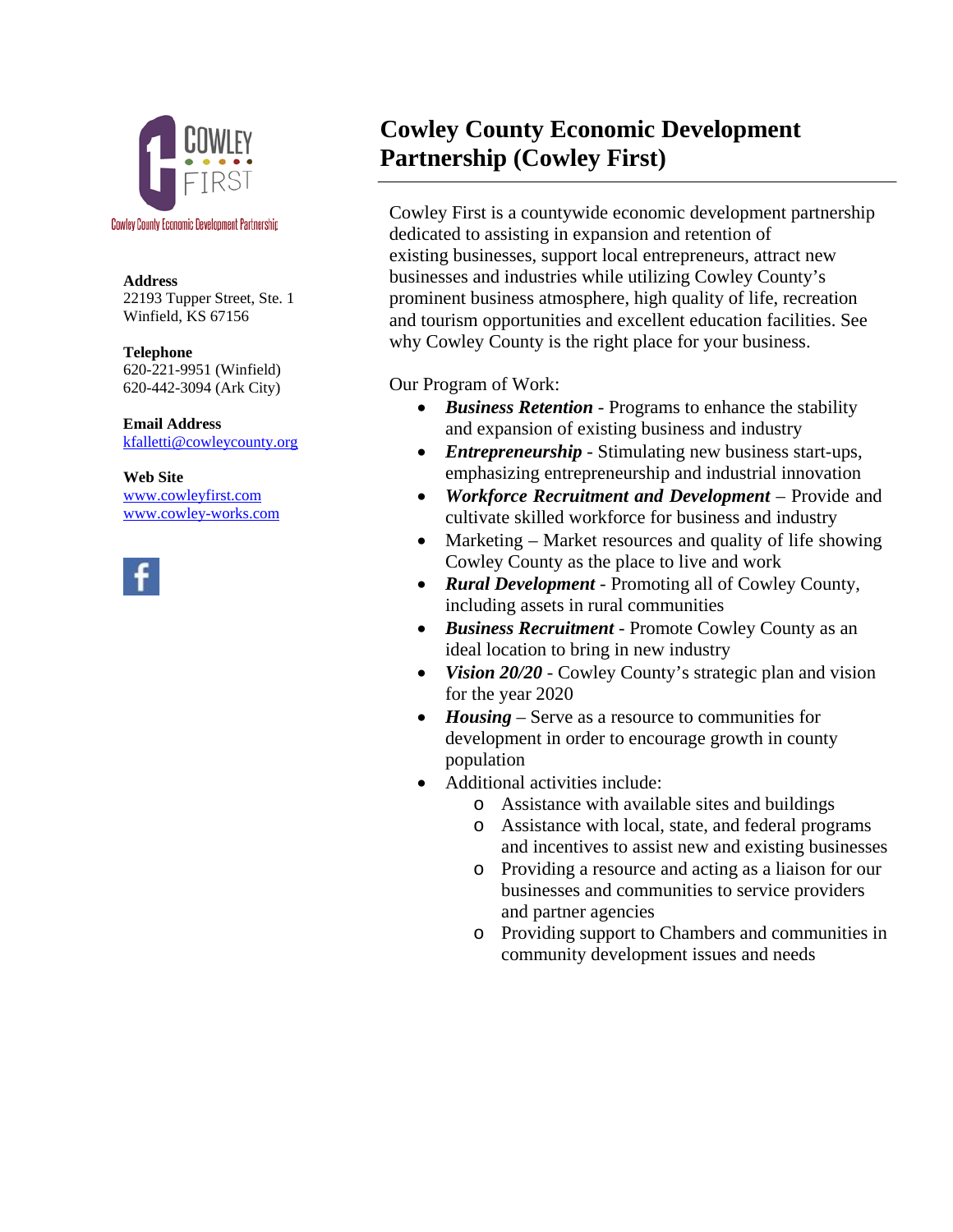## **W** Internal Revenue Service United States Department of the Treasury

#### **Mailing Address**

6717 Shawnee Mission Pkwy Overland Park, KS 66202

#### **Street Address**

6717 Shawnee Mission Pkwy Overland Park, KS 66202

#### **Telephone**

Business Tax Questions 1-800-829-4933 Organizational Contacts 1- 913-722-7551

**Web Site** http://www.irs.gov/smallbiz



#### **Mailing Address**

555 N. Woodlawn St., Bldg. 4, Suite 112, Stop 1005-WIC, Wichita, KS 67208

#### **Street Address**

555 N. Woodlawn St., Bldg. 4, Suite 112, Stop 1005-WIC, Wichita, KS 67208

#### **Telephone**

Voice: 877-777-4778 316-651-2100

#### **Fax**

866-571-0147 toll free 316-651-2101

Web Site **http://www.irs.gov/advocate**

### **Internal Revenue Service Small Business/Self Employed Center**

### Stakeholder Liaison

The IRS Small Business and Self-Employed Stakeholder Liaison (SL) establishes relationships with organizations representing small business and self-employed taxpayers. They provide information about the policies, practices and procedures to ensure compliance with the tax laws. SL collaborates with tax professional organizations, small business groups and industry associations to provided tax education and information for their members. Services include our Small Business/Self-Employed Community Web Site, which provides tax information for new businesses. A Virtual Small Business Tax Workshop is available on-line or on a CD. Call the IRS at 1-800-829-3676 and ask for Publication 1066C to receive the free CD.

### Taxpayer Advocate Service

The Taxpayer Advocate Service is for individual and business taxpayers who have been unable to resolve federal tax problems through normal channels. The Taxpayer Advocate is independent within the IRS and reports directly to Congress through the National Taxpayer Advocate. As an advocate on behalf of the taxpayers, the Taxpayer Advocate Service educates taxpayers to help prevent any future problems or issues, and recommends changes to mitigate those problems for taxpayers in the future.

If you have an ongoing issue with the IRS that has not been resolved through normal processes, or you have suffered, or are about to suffer a significant hardship as a result of the application of the tax law, contact the Taxpayer Advocate.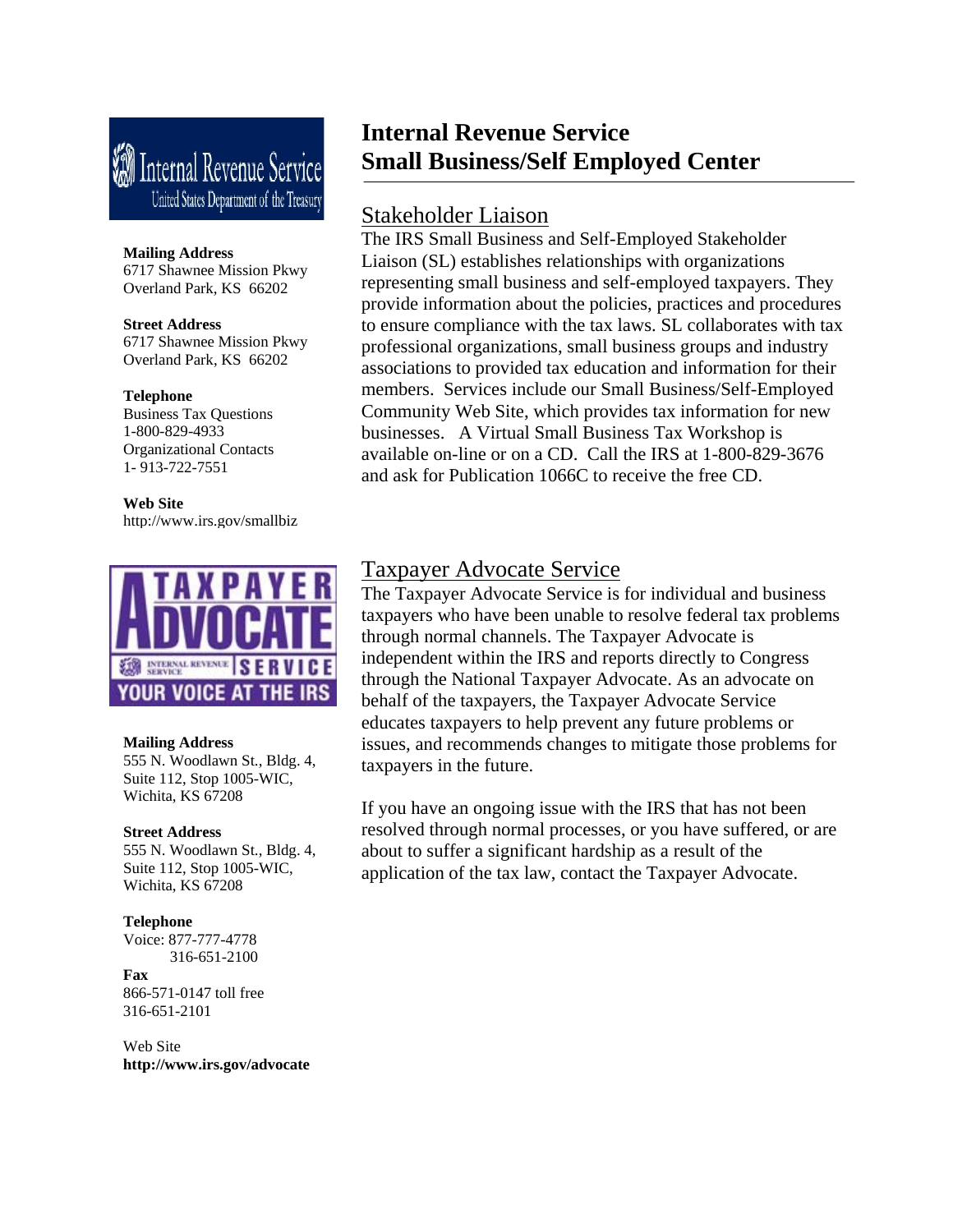

### **Contact Information**

#### **Gary Stecklein, President** 11918 North 279th Street West Burrton, KS 67020 316-667-2497

**Email** [inventor@inventkansas.com](mailto:inventor@inventkansas.com)

**Web Site** [http://www.inventkansas.com](http://www.inventkansas.com/)

### **Inventors' Association of South Central Kansas**

IASCK is a not-for-profit organization, founded in 1997 for the purpose of fostering, promoting and encouraging the development and distribution to the public of useful inventions and discoveries.

To assist in accomplishment of these goals, IASCK holds monthly meetings on the 4th Monday of the month except May and December due to the holidays. These meetings generally include a guest speaker and time for discussions by members and guests.

Members pay annual dues, but guests may be invited to attend a meeting without charge. All guests and members are required to sign a Code of Ethics-Non-Disclosure Agreement as found on the Membership Application.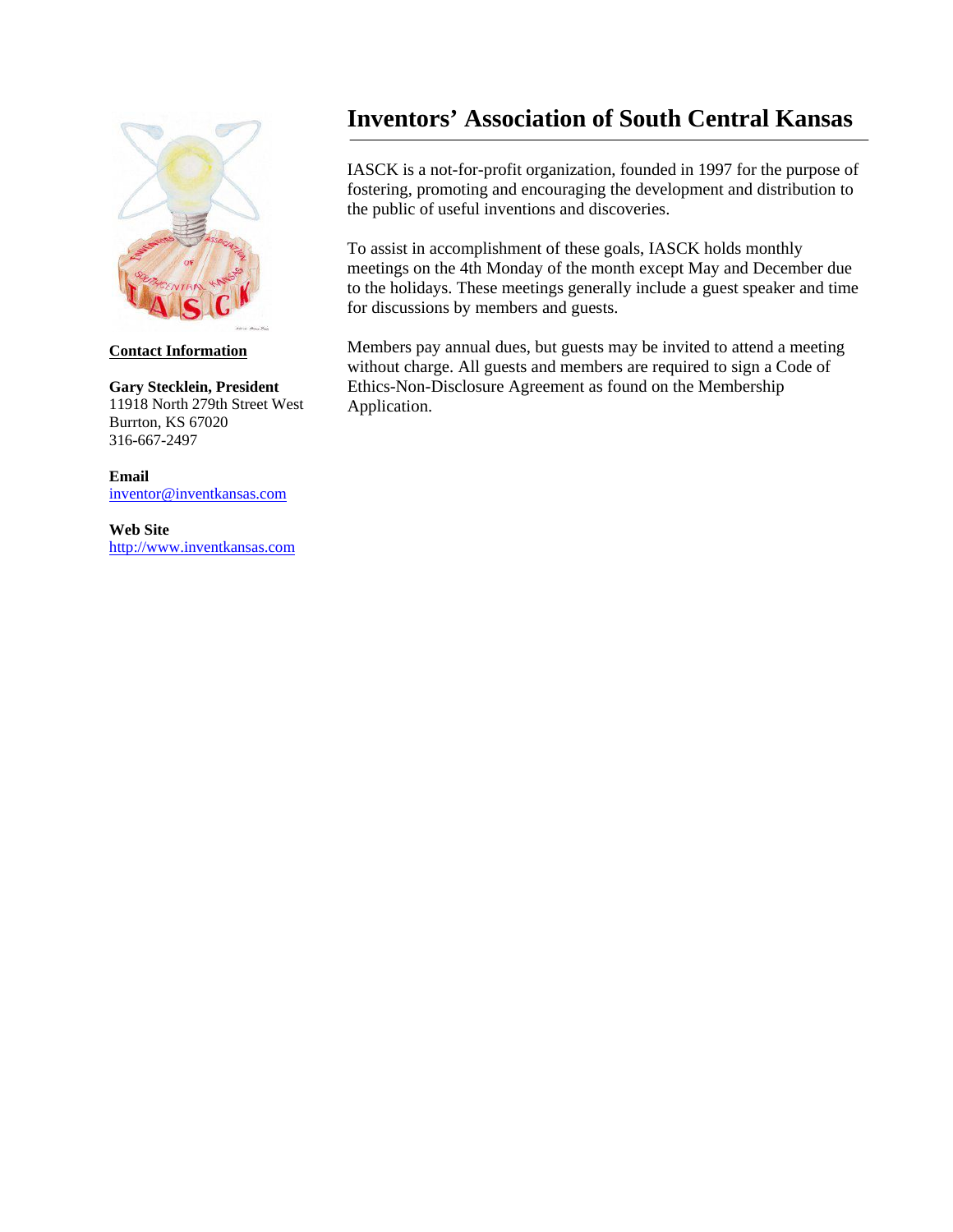

**Mailing Address** P.O. Box 877 Andover, KS 67002-0877 Toll-Free [\(877\) 521-8600](tel:%28877%29%20521-8600) Fax [\(316\) 733-8373](tel:%28316%29%20733-8373)

**Telephone** 877-521-8600

316-425-6025

**Fax** 316-733-8373

#### **Email Address**

[info@networkkansas.com](mailto:info@networkkansas.com) [jpgendron@networkkansas.com](mailto:jpgendron@networkkansas.com)

**Web Site** [www.networkkansas.com](http://www.networkkansas.com/)

### **Kansas Center for Entrepreneurship**

### **NetWork Kansas**

NetWork Kansas is devoted to the growth of entrepreneurship and small businesses throughout the state of Kansas. Our mission is to promote an entrepreneurial environment by providing a central portal that connects entrepreneurs and small business owners with the Expertise, Education and Economic Resources they need in order to succeed. In pursuit of this mission, we partner with well-respected business development organizations and educational institutions that work with entrepreneurs and small business owners who have the vision and potential to succeed. The result is a seamless system that helps accelerate economic and community development in Kansas.

Entrepreneurs and small business owners are encouraged to visit [www.networkkansas.com](http://www.networkkansas.com/) or call (877) 521-8600 to speak with a NetWork Kansas referral coordinator to be connected with local resource partners who can assist them.

### **StartUp Kansas**

StartUp Kansas provides funding for startups and expansions of existing businesses in rural and distressed Kansas communities in the form of matching grants and unsecured loans. Competitive rounds are held monthly and applications are submitted by a NetWork Kansas funding partner working on behalf of the entrepreneur. These partners administer the loan and/or grant and provide a minimum of 40% in matching funds.

### **NetWork Kansas E-Community**

E-Communities partner with NetWork Kansas to establish a fund for entrepreneurs and small business owners that is administered at the local level. Each E-Community maps local, regional and state assets available to assist entrepreneurs and businesses and establishes a long-term tracking and accountability system to measure business and economic growth. They also engage in a long-term partnership with more than 500 NetWork Kansas partners statewide that assist entrepreneurs and small businesses to provide a positive impact on the Kansas economy.

Go to [www.networkkansas.com](http://www.networkkansas.com/) for more information on these and other offerings, such as, Economic Gardening and the Kansas Capital Multiplier Loan and Venture Funds.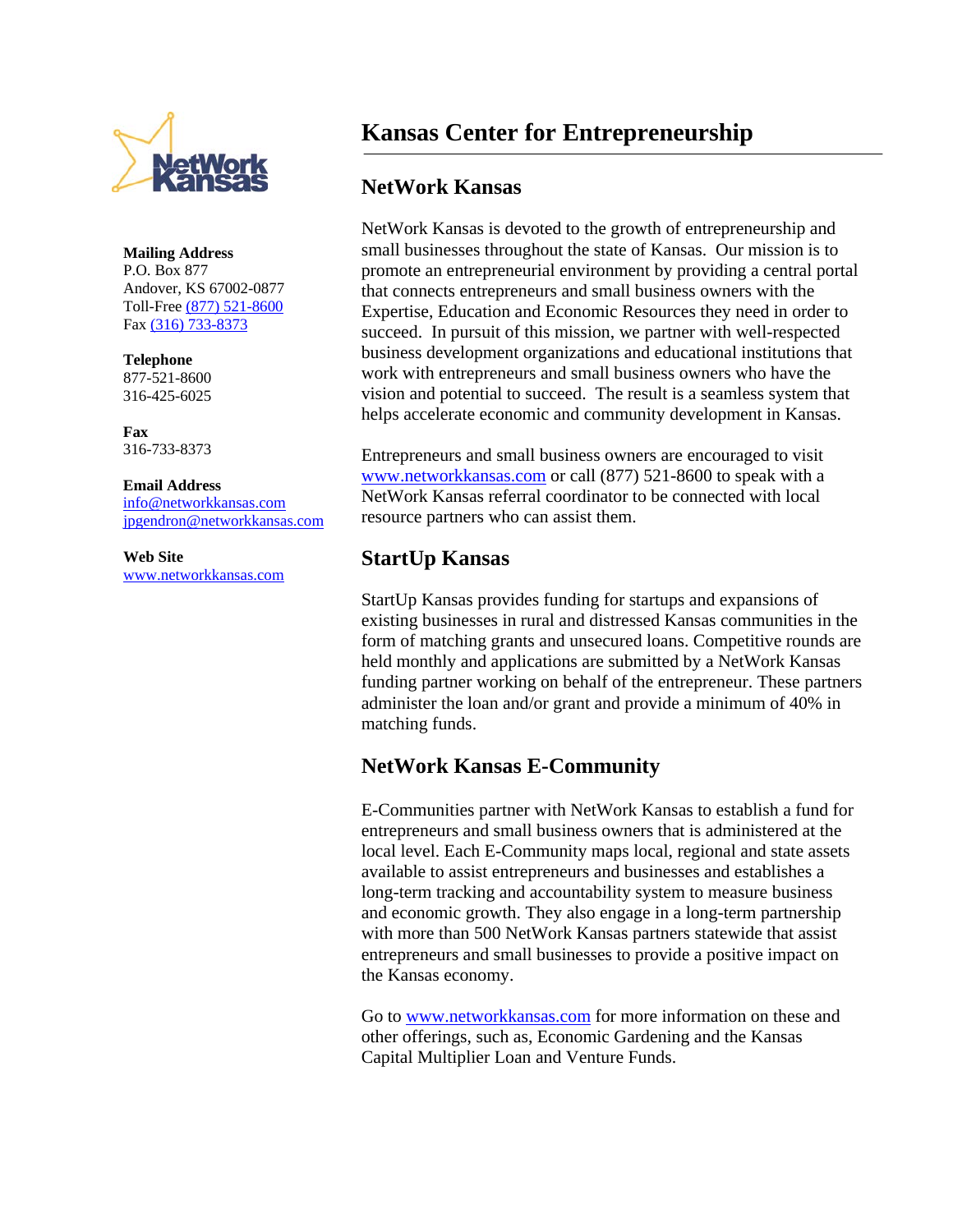

#### **Contact Information**

Bob Fettke Regional Project Manager South Central Regional Office Business and Community Development Assistance PO Box 9041 Wichita, KS 67277-7055 Phone: 316-655-7055 [rfettke@kansascommerce.com](mailto:rfettke@kansascommerce.com)

Renee Lippincott Regional Project Manager South Central Regional Office Business and Community Development Assistance 125 West Cooper Sterling, KS 67579 Phone: 620-204-0855 [rlippincott@kansascommerce.com](mailto:rlippincott@kansascommerce.com)

Wichita Workforce Center Administrative Offices R. H. Garvey Building 8th Floor 300 W. Douglas Wichita, KS 67202 316-771-6800

**Web Site** [http://kansascommerce.com](http://kansascommerce.com/)

### **Kansas Department of Commerce**

As the State's lead economic agency, the Kansas Department of Commerce strives to empower individuals, businesses and communities to realize prosperity in Kansas. The Department administers programs and services that create jobs, attract new investment, provide workforce training, encourage community development and promote the state as a wonderful place to live, work and play. These programs are managed by a dynamic staff that is dedicated to improving the quality of life of all Kansans.

### **Business and Community Development Assistance**

Business and Community Development Assistance staff can assist clients in identifying programs and incentives for business expansion, meeting licensing requirements and assessing the strengths and weaknesses of a local community.

On the community development side, staff can help rural communities seek assistance in developing community driven strategic plans to attract businesses, workers and investment.

Regional Project Managers based throughout the state are available to ensure your business or community is prepared to achieve its goals. Managers will assist in identifying incentives and assistance available to help grow your business; can provide training, strategic planning facilitation and identification of community development assistance programs; and will serve as liaisons to other state and federal agencies.

### **Workforce Services**

The Workforce Services Division links businesses, job candidates and educational institutions to provide Kansas businesses with skilled employees. The Division utilizes the state's higher education system in the delivery of training services supported by federally and state-funded employment and training programs. Employment services are provided to employers and job candidates electronically and through KANSASWORKS Centers, which are located throughout the state. Services include:

- Recruitment
- **Screening**
- Assessment of job candidates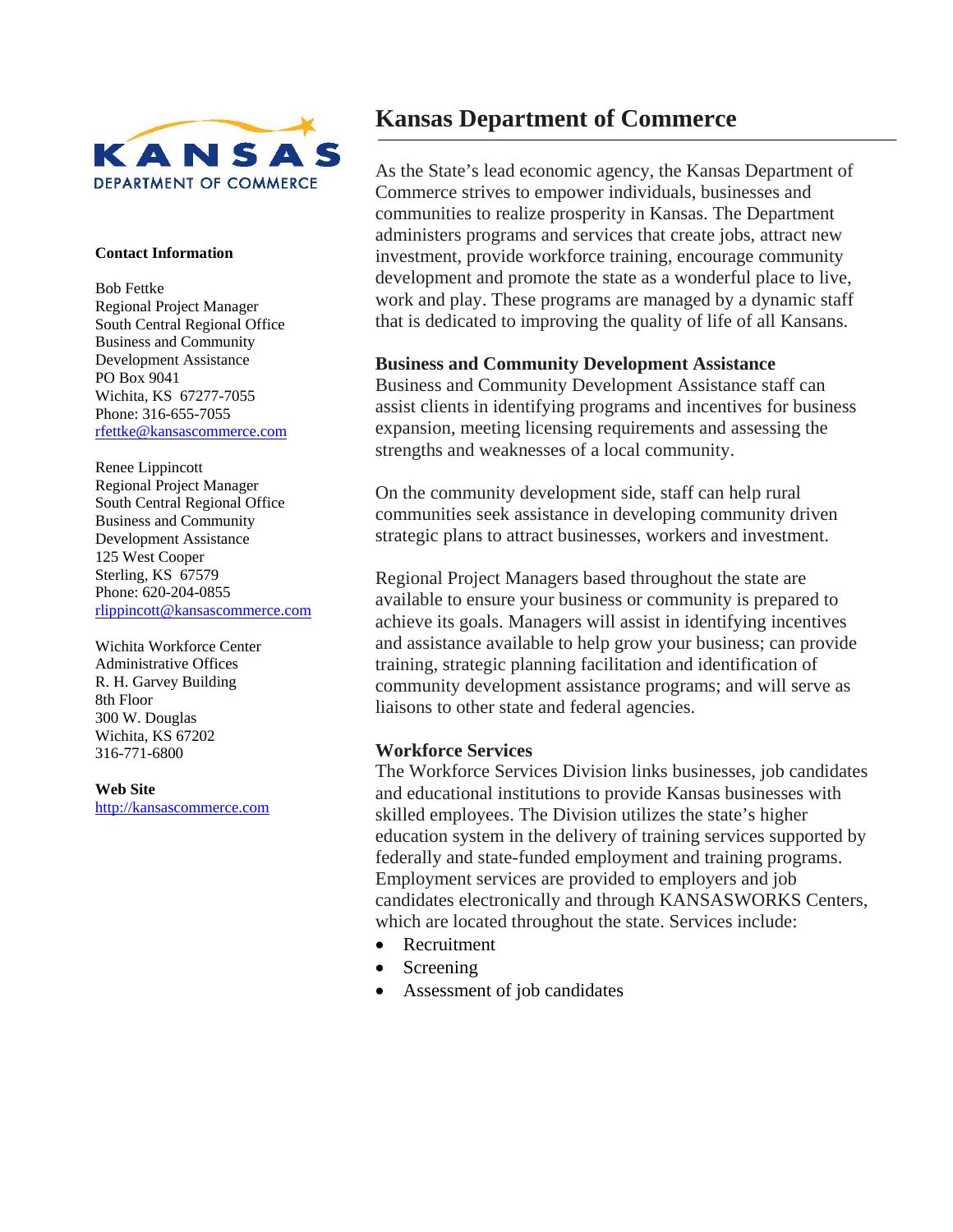

**Mailing Address** Kansas Department of Revenue ATTN: Taxpayer Education 915 SW Harrison Topeka, Kansas 66612

#### **Street Address**

Kansas Department of Revenue 915 SW Harrison, Room 230 Topeka, Kansas 66612

### **Telephone**

785-296-1048

**Fax** 785-296-7928

#### **Email Address**

[carl\\_york@kdor.state.ks.us](mailto:carl_york@kdor.state.ks.us)

**Web Site** [www.ksrevenue.org](http://www.ksrevenue.org/)

### **Kansas Department of Revenue Taxpayer Education**

The Kansas Department of Revenue maintains a Taxpayer Education Unit whose mission is to assist both taxpayers and professional tax practitioners in understanding and applying the Kansas tax laws. The Education Unit regularly conducts classes for the following Kansas taxes: Individual Income, Individual Estimated, Foodsales Tax Refund, Homestead Refund, Retailers' Sales, Consumers' and Retailers' Compensating Use, and Withholding.

A wealth of Kansas tax information may be obtained from the Kansas Department of Revenue's web site: [www.ksrevenue.org](http://www.ksrevenue.org/)  For example, businesses are able to register for "tax numbers" on-line at the KDOR web site, all forms and publications are available on-line, and taxpayers are able to file returns for and pay the tax due for many of the taxes administered by KDOR on-line. All inquires relating to electronic filing or electronic payment of taxes can be addressed toll-free at 1-800-525-3901.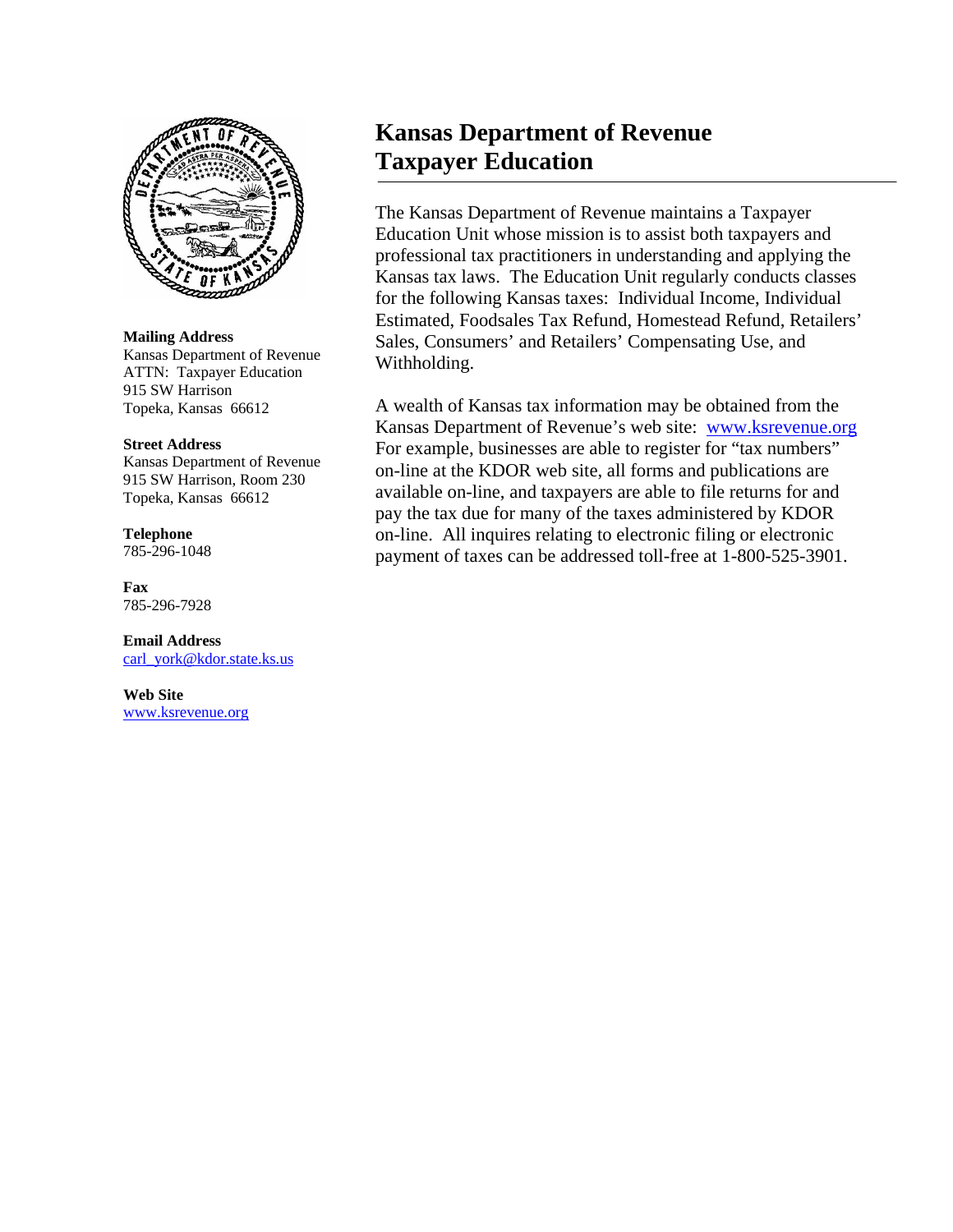

#### **KANSAS GLOBAL TRADE SERVICES**

#### **Mailing Address**

Old Town Center 800 E. First, Suite 200 Wichita, KS 67202

#### **Telephone** 316-264-5982

**Fax** 316-264-5983

#### **E-mail Address**

[tradeservices@kansasglobal.org](mailto:tradeservices@kansasglobal.org)

### **Web Site**

[www.kansasglobal.org](http://www.kansasglobal.org/)

### **Kansas Global Trade Services**

Kansas Global is a full service trade consulting firm dedicated to building international growth and commerce.

At Kansas Global, we have a variety of services that can fit your company's individual needs, ranging from global information to strategic marketing. We believe that every company should be looking globally for its next sale.

We make sure you meet compliance guidelines.

We research new markets and give you confidence that your product will sell.

We find you lower-cost suppliers to keep you ahead of the game.

### **Membership**

Numerous membership options are available which provide membership benefits including discounted rates for many of our services. For more information, visit [www.kansasglobal.org.](http://www.kansasglobal.org/)

### **Education & Training**

We offer education and training seminars and webinars on different import/export topics throughout the year. Price per seminar/webinar varies. Members receive discounts to all seminars. For more information on upcoming seminars/webinars and rates, visit [www.kansasglobal.org.](http://www.kansasglobal.org/)

### **International Trade Services**

| <b>Trade</b><br>Compliance                                                                                                                                                                                                                                                     | <b>Access to New</b><br><b>Markets</b>                                                                                                                                                                                                                                  | <b>More Competitive</b><br><b>Suppliers</b>                                                                                                                                |
|--------------------------------------------------------------------------------------------------------------------------------------------------------------------------------------------------------------------------------------------------------------------------------|-------------------------------------------------------------------------------------------------------------------------------------------------------------------------------------------------------------------------------------------------------------------------|----------------------------------------------------------------------------------------------------------------------------------------------------------------------------|
| • Annual Conferences:<br><b>Businesses comply and</b><br>learn while growing<br>relationships<br>• Seminars and Training:<br>Training a qualified<br>workforce to grow trade<br>• Trade Compliance:<br><b>Ensure regulatory</b><br>challengers are not a<br>barrier to markets | • Missions and<br><b>Delegations: Networks</b><br>build relationships that<br>lead to sales<br>• Translate and Interpret:<br>Accurate documents and<br>effective marketing<br>• Access New Markets:<br>Identify buyers in new<br>locations<br>• Foreign Market Analysis | • Global scan for lower<br>cost providers<br>. Our network of contacts<br>can find better products<br>faster<br>. Evaluate markets where<br>savings opens<br>opportunities |

Let us become your trade advisor and help build your own trade department.

Contact [tradeservices@kansasglobal.org](mailto:tradeservices@kansasglobal.org) for more information.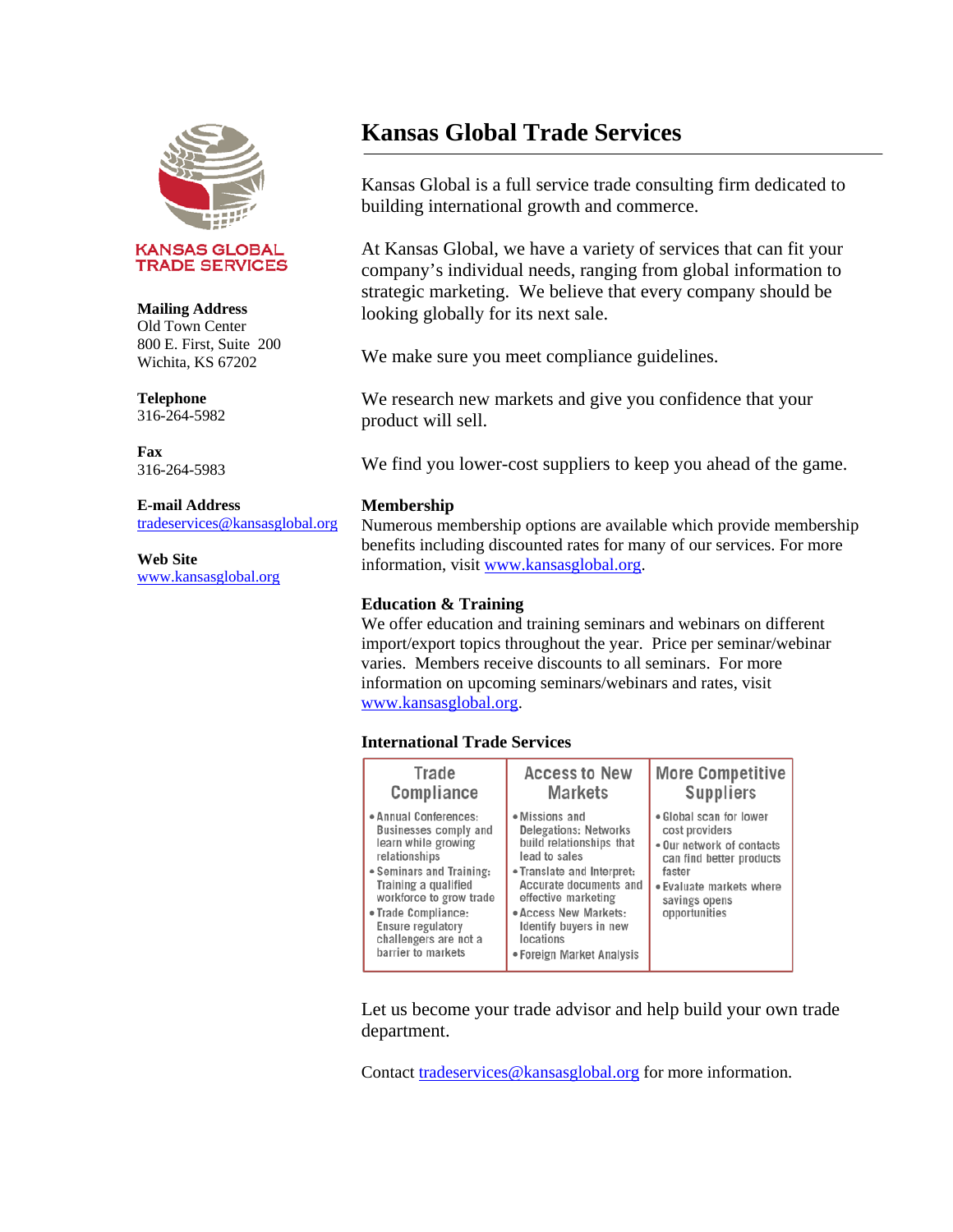

### **Home Office Kansas PTAC Wichita State University**

*Mailing Address* 1845 Fairmount St. Wichita, KS 67260

*Street Address* WSU Downtown Center 358 N Main Street Wichita, KS 67202

**Telephone** 316-978-6788

**Email** [kansasptac@wichita.edu](mailto:kansasptac@wichita.edu) [scott.knapp@wichita.edu](mailto:scott.knapp@wichita.edu)

**Web Site** <http://wichita.edu/kansasptac>

### **Wichita Sub Center**

455 N. Main Street, 12th Floor Wichita, KS 67202

**Telephone** 316-268-4417

**Email** [CHaislett@wichita.gov](mailto:CHaislett@wichita.gov)

### **Overland Park Sub Center**

Johnson County Community College Regnier Center, Room 230 12345 College Blvd. Overland Park, KS 66210

### **Kansas Procurement Technical Assistance Center**

Kansas Procurement Technical Assistance Center (PTAC) is funded by a cooperative agreement between the Department of Defense and Wichita State University to help Kansas businesses market their products and services to f**ederal, state, and local governments and to** support government agencies in reaching and working with suppliers. The lead center is located in the National Institute for Aviation Research building on the campus of Wichita State University (WSU).

### **Services offered by Kansas PTAC include:**

### *Bid-Matching:*

Bid-matching is an automated, web based system that notifies businesses daily (M-F) of bidding opportunities advertised on almost 2,100 federal, state, and local procurement web sites. A Kansas PTAC counselor will work with a client individually to develop a detailed search profile specific to the client which includes keywords, National Stock Numbers (NSNs), North American Industry Classification System (NAICS) codes, etc., used to "query" procurement web sites.

### *One-on-One Counseling:*

Kansas PTAC works with clients individually on a variety of topics such as bid/quote/proposal preparation, pre-award and solicitation assistance, and post-award contract administration guidance.

### *Registration and Certification Assistance:*

Kansas PTAC can assist with the various vendor registrations required by federal, state, and local governments including the System for Award Management (SAM), HUBZone, Service Disabled/Veteran Owned Small Business "Verification", Disadvantaged Business Enterprise (DBE), etc.

### *Networking Opportunities:*

Kansas PTAC offers workshops and procurement conferences where government buying officials, and both large and small companies come together to discuss government contracting.

WSU Kansas PTAC, which serves as a Procurement Technical Assistance Center (PTAC), is funded in part through a cooperative agreement from the Department of Defense (DoD) through a program that is administered by the Defense Logistics Agency (DLA). The content of any written materials or verbal communications of the PTAC does not necessarily reflect the official views of or imply endorsement by DoD or DLA."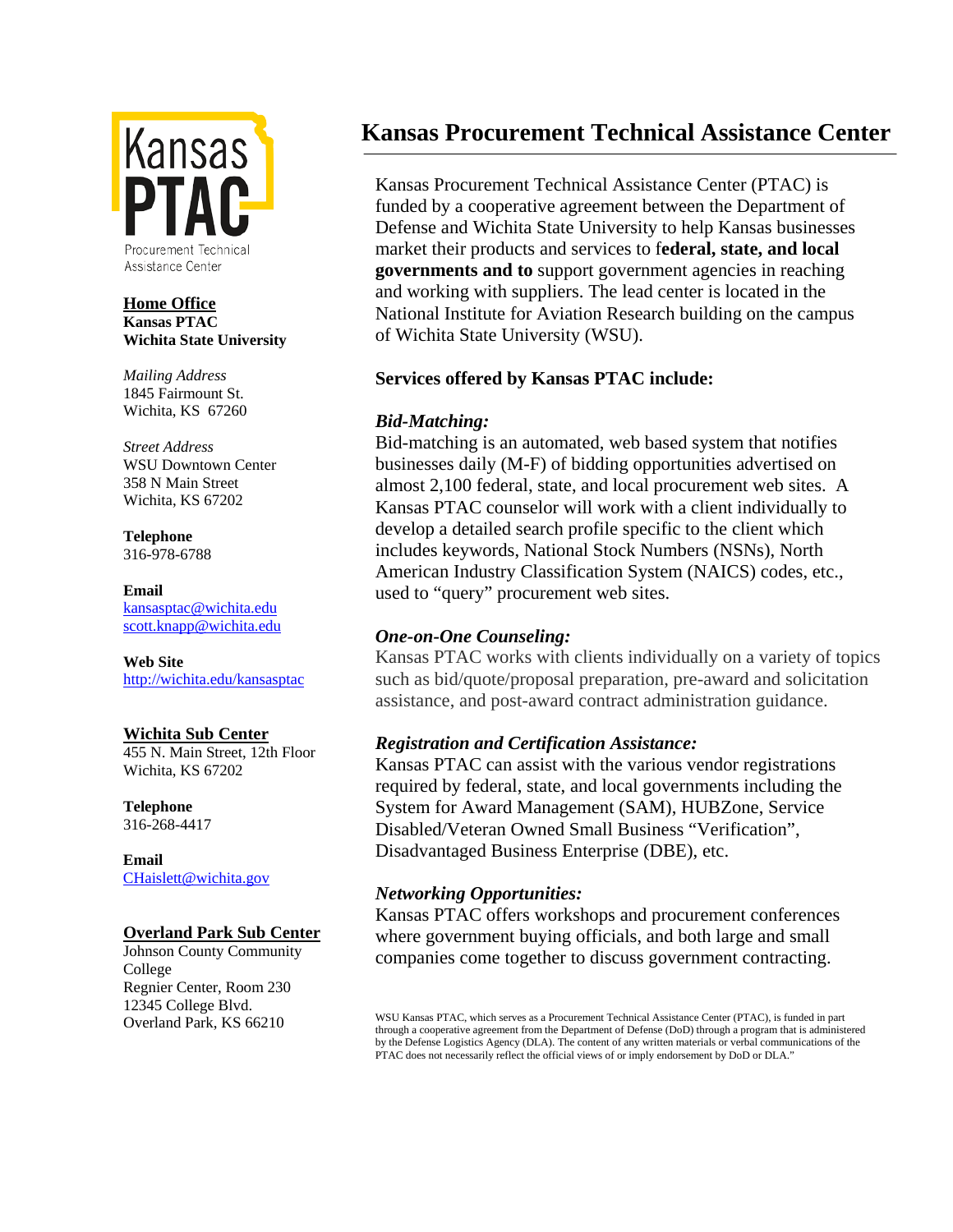

**Mailing Address** 1845 Fairmount Wichita, KS 67260-0148

**Street Address** 5015 E 29<sup>th</sup> Street N Wichita, KS 67220

 $(29<sup>th</sup>$  and Oliver) **Telephone**

316-978-3193 **Fax**

316-978-3647 **Email Address**

[ksbdc@wichita.edu](mailto:ksbdc@wichita.edu)

**Web Site** <http://www.wichita.edu/ksbdc>

### **Kansas Small Business Development Center at Wichita State University**

The Wichita State University Kansas Small Business Development Center will help you start, operate, and grow your business.

We offer free consultation services and affordable training to owners of established small business and to individuals interested in starting a new business.

### **Free Consulting Services**

Our professional consultants will assist you with business plan development, marketing, market research, financial analysis, strategic planning, technology commercialization, export, and many other areas.

If you need **market research**, we can order reports from our state and national centers that include:

- customer profile reports competitor lists industry overview and trends
- industry trend reports demographics psychographic data
- GIS Reports: consumer expenditures, ring study, drive time, retail opportunity gap

We use SageWorks ProfitCents™ to provide you with high quality **financial analysis**. Receive a report card in these areas:

- Liquidity Borrowing Sales
- Profits & Profit Margin Assets Employees

If you are an innovator interested in **technology commercialization**, call us. With extensive training and a national network of contacts, our consultants will help you identify funding sources, apply for SBIR/STTR funding, connect you with intellectual property, manufacturing, and product development experts, and help you develop your commercialization plan.

### **Affordable Training**

We offer over 100 workshops each year with topics targeting both start-up businesses and established businesses. View our website for a schedule of upcoming workshops.

We will also design training to meet the needs of you and your staff. Contact us for a free needs assessment and a price quote.



### **Business in Motion: Making Business Expansion Easier**

Are you ready to grow your business? Our Business in Motion program makes business expansion easier. Expand through

- new products new markets the web
- franchise export government contracts

Learn more at<http://www.wichita.edu/businessinmotion>

*Funded in part through a Cooperative Agreement with the U.S. Small Business Administration.*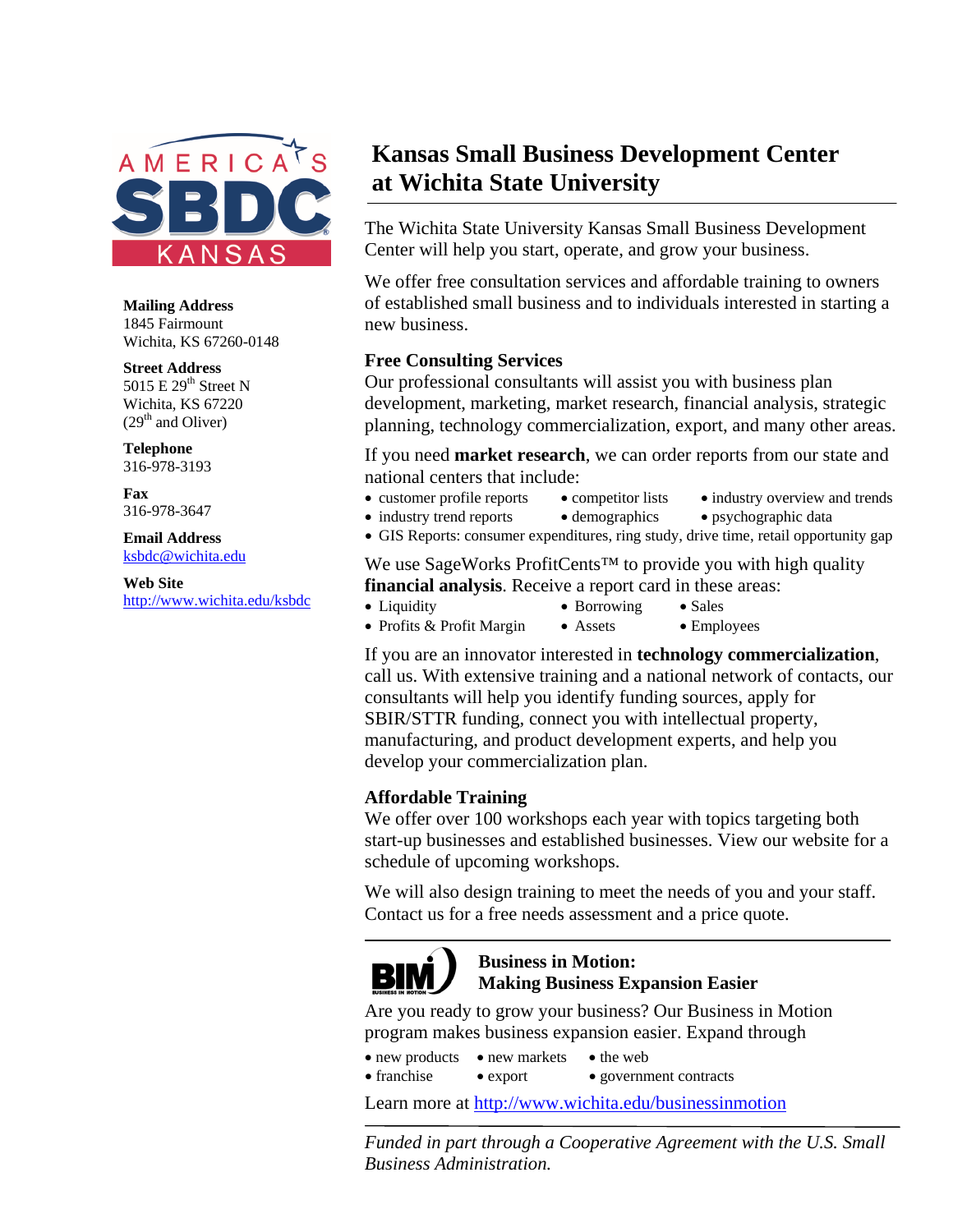

#### **Mailing Address**

7001 W 21<sup>st</sup> Street N Wichita, KS 67205

#### Or

133 Ward Hall Manhattan, KS 66506-2508

#### **Telephone**

316-660-0104 800-578-8898 **Fax** 785-532-6952

### **Email Address**

[sbeap@ksu.edu](mailto:sbeap@ksu.edu)

**Web Site** [www.sbeap.org](http://www.sbeap.org/)

### **Kansas State University Small Business Environmental Assistance**

The Kansas Small Business Environmental Assistance Program (SBEAP) will help businesses identify and understand environmental compliance and pollution prevention.

SBEAP offers free consulting through a toll-free environmental hotline, site visits, workshops, and Webinars. These services are funded in part by the Kansas Department of Health and Environment.

### **Free Technical Assistance**

Trained regulatory and pollution prevention specialists can answer your questions or research options related to several different environmental compliance and pollution prevention topics including –

- Air permits
- Air emissions record keeping and compliance
- Hazardous waste identification
- Hazardous waste compliance
- Waste water permits
- Storm water permits
- Energy efficiency and conservation
- Waste minimization opportunities
- Water conservation opportunities
- Process engineering and material substitution
- Environmental interns
- Environmental awards

### **On-line Resources**

The sbeap.org Web site is full of on-line resources including –

- Interactive training modules
- Archived Webinars
- Risk assessment tools
- Publications
- Case studies and cost-benefits
- Specialized resource links

SBEAP services are free, non-regulatory, and completely confidential. Call SBEAP with your environmental compliance questions.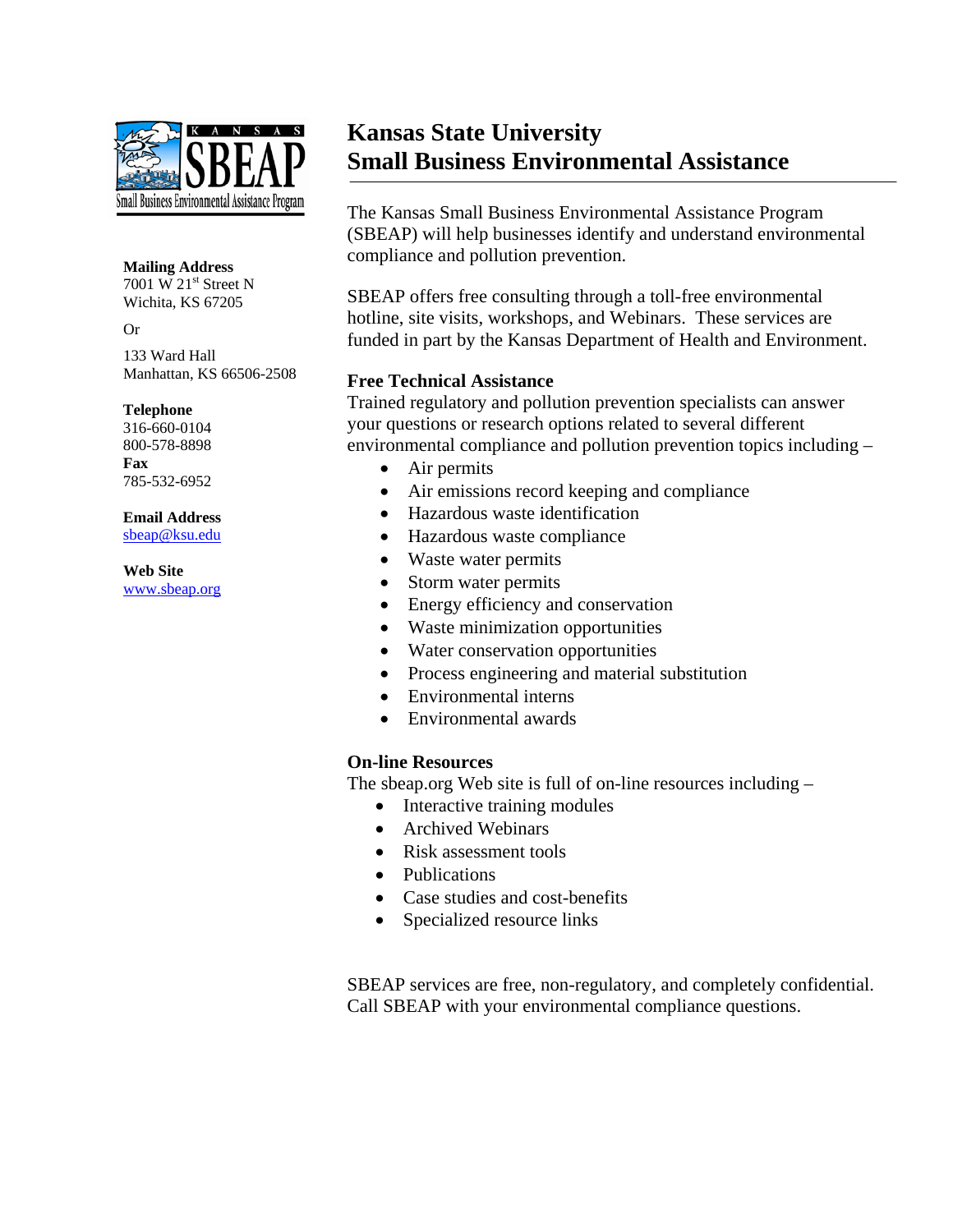

**KANSAS GLOBAL TRADE SERVICES** 

#### **Mailing Address**

Old Town Center 800 E. First, Suite 200 Wichita, KS 67202

### **Telephone**

316-264-5982

**Fax** 316-264-5983

#### **E-mail Address**

[tradeservices@kansasglobal.org](mailto:tradeservices@kansasglobal.org)

#### **Web Site**

[www.kansasglobal.org](http://www.kansasglobal.org/)

### **Kansas Global Trade Services**

Kansas Global is a full service trade consulting firm dedicated to building international growth and commerce.

At Kansas Global, we have a variety of services that can fit your company's individual needs, ranging from global information to strategic marketing. We believe that every company should be looking globally for its next sale.

We make sure you meet compliance guidelines.

We research new markets and give you confidence that your product will sell.

We find you lower-cost suppliers to keep you ahead of the game.

### **Membership**

Numerous membership options are available which provide membership benefits including discounted rates for many of our services. For more information visit [www.kansasglobal.org.](http://www.kansasglobal.org/)

### **Education & Training**

We offer education and training seminars and webinars on different import/export topics throughout the year. Price per seminar/webinar varies. Members receive discounts to all seminars. For more information on upcoming seminars/webinars and rates, visit [www.kansasglobal.org.](http://www.kansasglobal.org/)

### **International Trade Services**

| <b>Trade</b>                                                                                                                                                                                                                                                             | <b>Access to New</b>                                                                                                                                                                                                                                                    | <b>More Competitive</b>                                                                                                                                                    |
|--------------------------------------------------------------------------------------------------------------------------------------------------------------------------------------------------------------------------------------------------------------------------|-------------------------------------------------------------------------------------------------------------------------------------------------------------------------------------------------------------------------------------------------------------------------|----------------------------------------------------------------------------------------------------------------------------------------------------------------------------|
| Compliance                                                                                                                                                                                                                                                               | <b>Markets</b>                                                                                                                                                                                                                                                          | <b>Suppliers</b>                                                                                                                                                           |
| Annual Conferences:<br><b>Businesses comply and</b><br>learn while growing<br>relationships<br>Seminars and Training:<br>Training a qualified<br>workforce to grow trade<br>Trade Compliance:<br><b>Ensure regulatory</b><br>challengers are not a<br>barrier to markets | • Missions and<br><b>Delegations: Networks</b><br>build relationships that<br>lead to sales<br>• Translate and Interpret:<br>Accurate documents and<br>effective marketing<br>• Access New Markets:<br>Identify buyers in new<br>locations<br>• Foreign Market Analysis | • Global scan for lower<br>cost providers<br>. Our network of contacts<br>can find better products<br>faster<br>• Evaluate markets where<br>savings opens<br>opportunities |

Let us become your trade advisor and help build your own trade department.

Contact [tradeservices@kansasglobal.org](mailto:tradeservices@kansasglobal.org) for more information.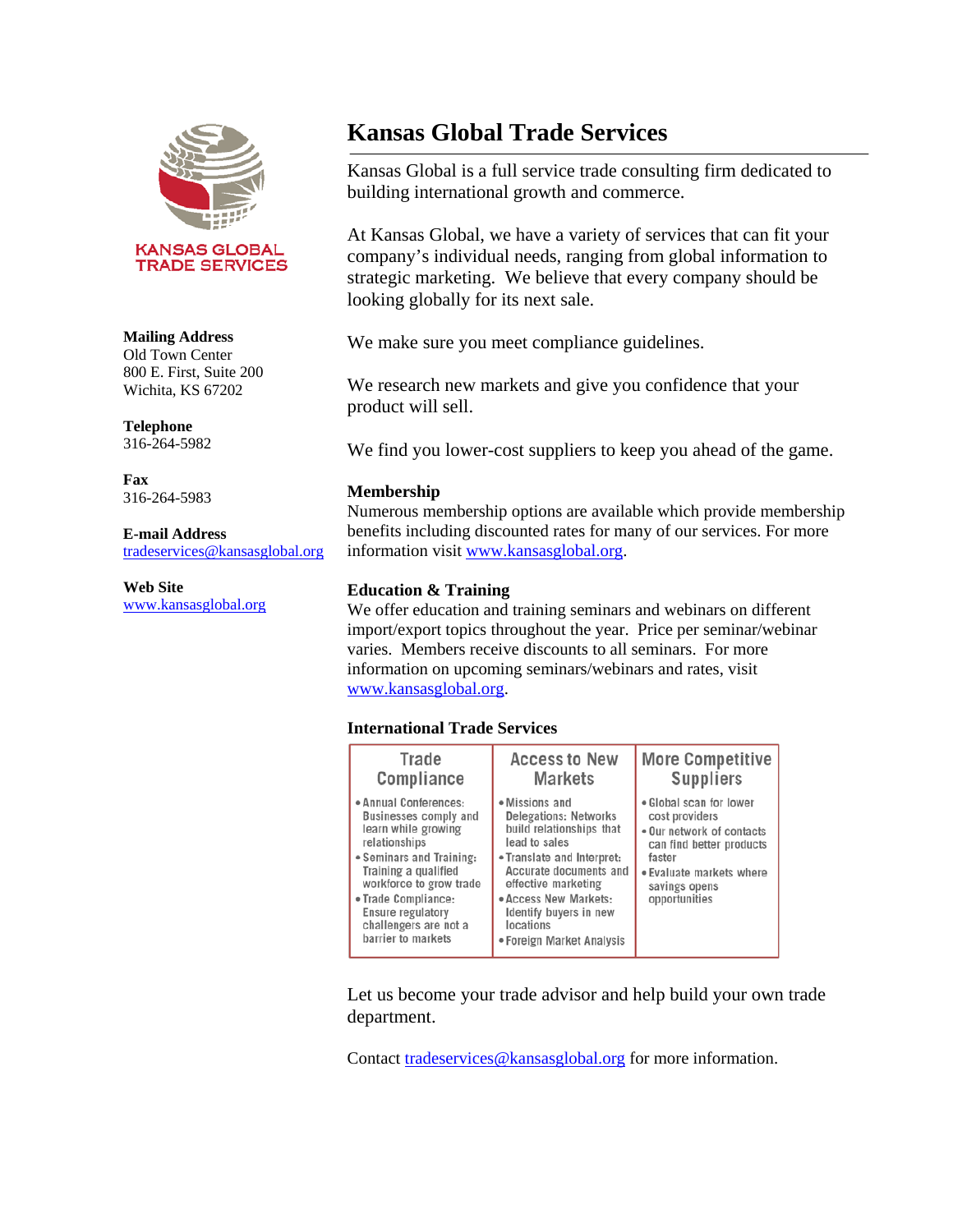

**Mailing Address** 350 West Douglas Ave Wichita, KS 67202

**Street Address** 350 West Douglas Ave Wichita, KS 67202

**Telephone** 316.807.2149

**Fax**

#### **Email Address**

[info@mamtc.com](mailto:info@mamtc.com) jshea@mamtc.com

**Web Site** [http://www.mamtc.com](http://www.mamtc.com/)

### **Mid-America Manufacturing Technology Center (MAMTC)**

The Mid-America Manufacturing Technology Center (MAMTC) was founded in 1991 with a simple purpose: To help Kansas companies realize never ending growth in the rapidly changing global marketplace.

MAMTC's in proud to be an Innovation Engineering Management System Certified provider. The Innovation Engineering movement is based on the systemic approach of Dr. W. Edwards Deming and applying it to growth and innovation.

MAMTC's certified Black Belts provide the knowledge and expertise to help companies increase the speed and decrease the risk of new products, services and processes.

MAMTC also has a renowned expert in the Energy Efficiency world to help companies reduce their energy usage and become more efficient in the work of the company.

MAMTC is an affiliate of the [National Institute of Standards and Technology](http://www.mamtc.com/topic/NIST-MEP-KTEC.aspx#NIST)  [Manufacturing Extension Partnership](http://www.mamtc.com/topic/NIST-MEP-KTEC.aspx#NIST) and the [Kansas Department of](http://www.mamtc.com/topic/NIST-MEP-KTEC.aspx#KTEC)  [Commerce](http://www.mamtc.com/topic/NIST-MEP-KTEC.aspx#KTEC) with the mission of helping make American businesses more innovative at home and more competitive aboard.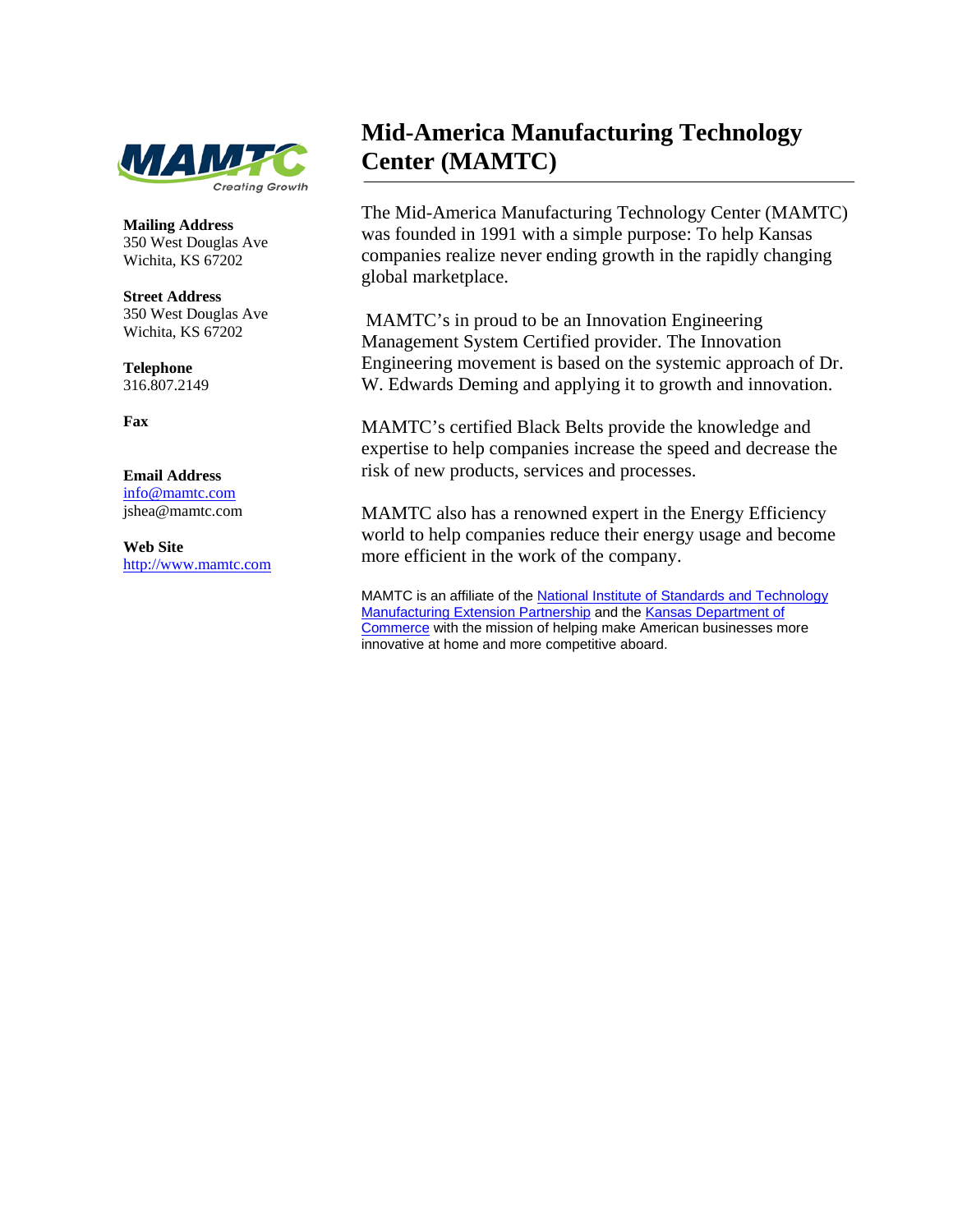

#### **Mailing Address**

11320 W.  $79<sup>th</sup>$  Street Lenexa, KS 66214

**Street Address**

11320 W.  $79<sup>th</sup>$  Street Lenexa, KS 66214

**Telephone** 816-221-4200

**Web Site** [http://www.mpmsdc.org](http://www.mpmsdc.org/)

### **MidAmerica Minority Supplier Development Council**

The MidAmerica Minority Supplier Development Council (MAMSDC) serves as an advocate for the minority business community in Kansas City, Wichita, Western Missouri, and Kansas. The foremost objective is to facilitate greater corporate purchasing volume with \*certified Minority Business Enterprise (MBE) suppliers.

### **Mission**

The mission of the MAMSDC is to: Increase business development opportunities between majority and minority businesses and to strengthen our community.

### **Certification**

The MAMSDC is a regional certifying agency for the National Minority Supplier Development Council. Certification is a process for verifying statements and other evidence that the individual(s) who own and manage a firm are members of a minority group. Verification is achieved through an examination of various documents, on-site visits and interviews. The documents that are examined depend on the type of business organization the firm has adopted, i.e. sole proprietorship, partnership or corporation.

### **Programs**

We offer a number of programs to the members of the MAMSDC which aid in the growth of a company's capacity to contract products or services to majority companies and governmental agencies. These programs include, but are not limited to:

- Spotlight Luncheons Vendor Fairs
	-
	- Business Opportunity Fair Enhanced Networking Workshops
- Minority Business Initiative Industry Forums

### **Services**

As a small business center we also offer developmental services to the small business community including:

- Business Plan Construction General Business Consulting
	-
	- Strategic Planning Bid/Solicitation Development
- Referral Services

We also serve as a consultant to major companies, public sector organizations, and governmental agencies for supplier diversity procedures, programs, and initiatives.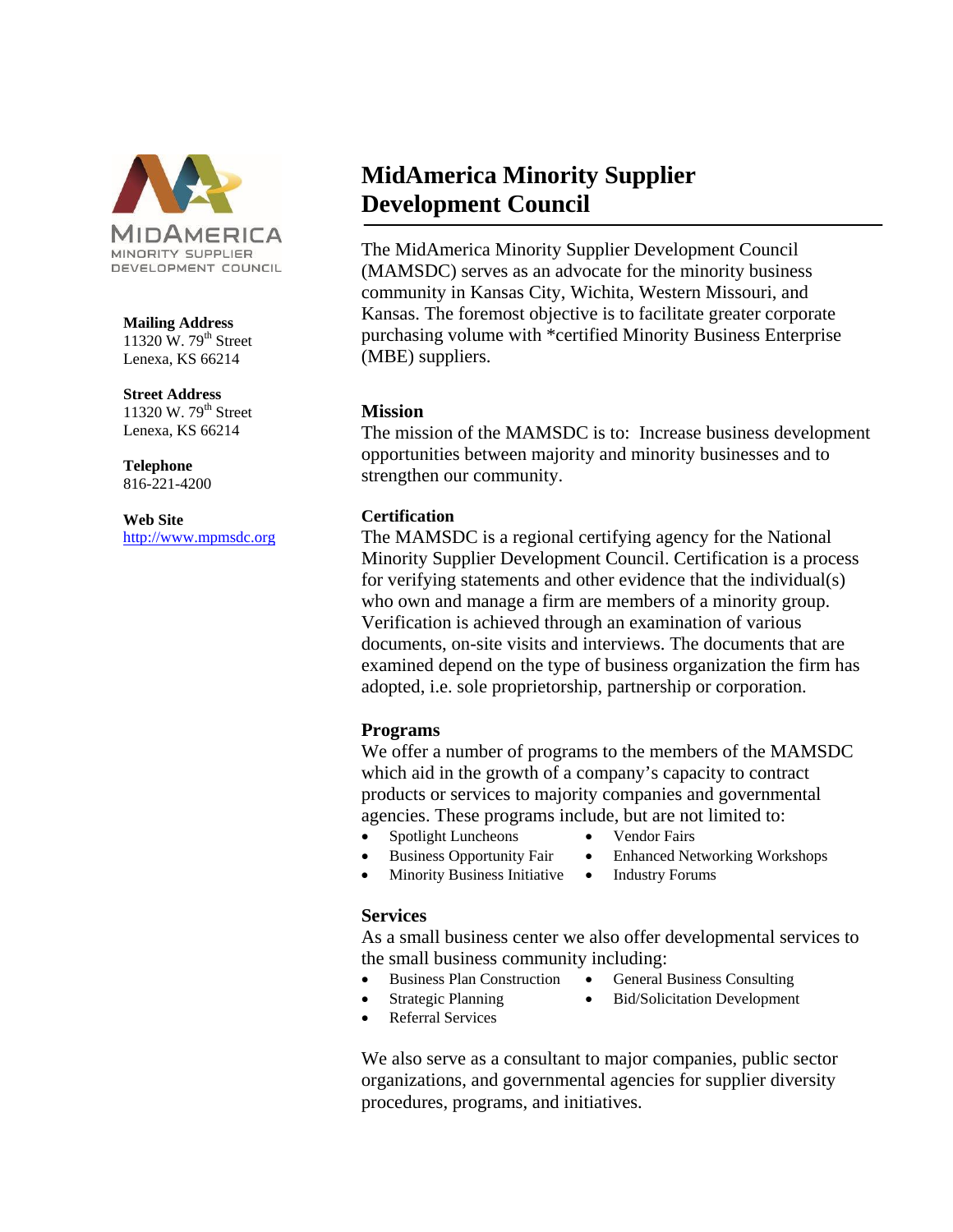

#### **Mailing Address** OSHA Wichita Area Office 271 W. 3rd Street North

Suite 400 Wichita, KS 67202-1212

#### **Street Address**

OSHA Wichita Area Office 271 W. 3rd Street North Suite 400 Wichita, KS 67202-1212

#### **Telephone**

316-269-6644 1-800-362-2896

**Fax** 316-269-6185

**Email Address** [mcdonnell.david@dol.gov](mailto:mcdonnell.david@dol.gov)

**Web Site** [http://www.osha.gov](http://www.osha.gov/)

#### **Street Address**

Kansas Department of Labor Industrial Safety and Health Section 800 SW Jackson, Suite 1500 Topeka, KS 66612-1227

### **Telephone**

(785) 296-4386.

**Email Address** [steve.zink@dol.ks.gov](mailto:steve.zink@dol.ks.gov)

**Web Site** www.dol.ks.gov

### **Occupational Safety and Health Administration (OSHA)**

Under the Occupational Safety and Health Act of 1970, employers are responsible for providing a safe and healthy workplace for their employees. OSHA's role is to promote the safety and health of America's working men and women by setting and enforcing standards; providing training, outreach and education; establishing partnerships; and encouraging continual process improvement in workplace safety and health.

Another method of fostering workplace safety is through the consultation service. This service is provided by the Kansas Department of Labor, Industrial Safety and Health Section and is confidential and free of charge.

The state of Kansas has a contract with the federal Occupational Safety & Health Administration (OSHA) which allows state employees to provide a free consultation service. The consultation program (funded 90 percent by the federal government) provides assistance to employers by helping them recognize, evaluate, and control hazards in the workplace. The program is offered on a voluntary basis, without citations or penalties. All information is confidential.

The state of Kansas offers an incentive program, the Safety and Health Achievement Recognition Program (SHARP), for employers to become recognized as an exceptionally safe worksite in Kansas.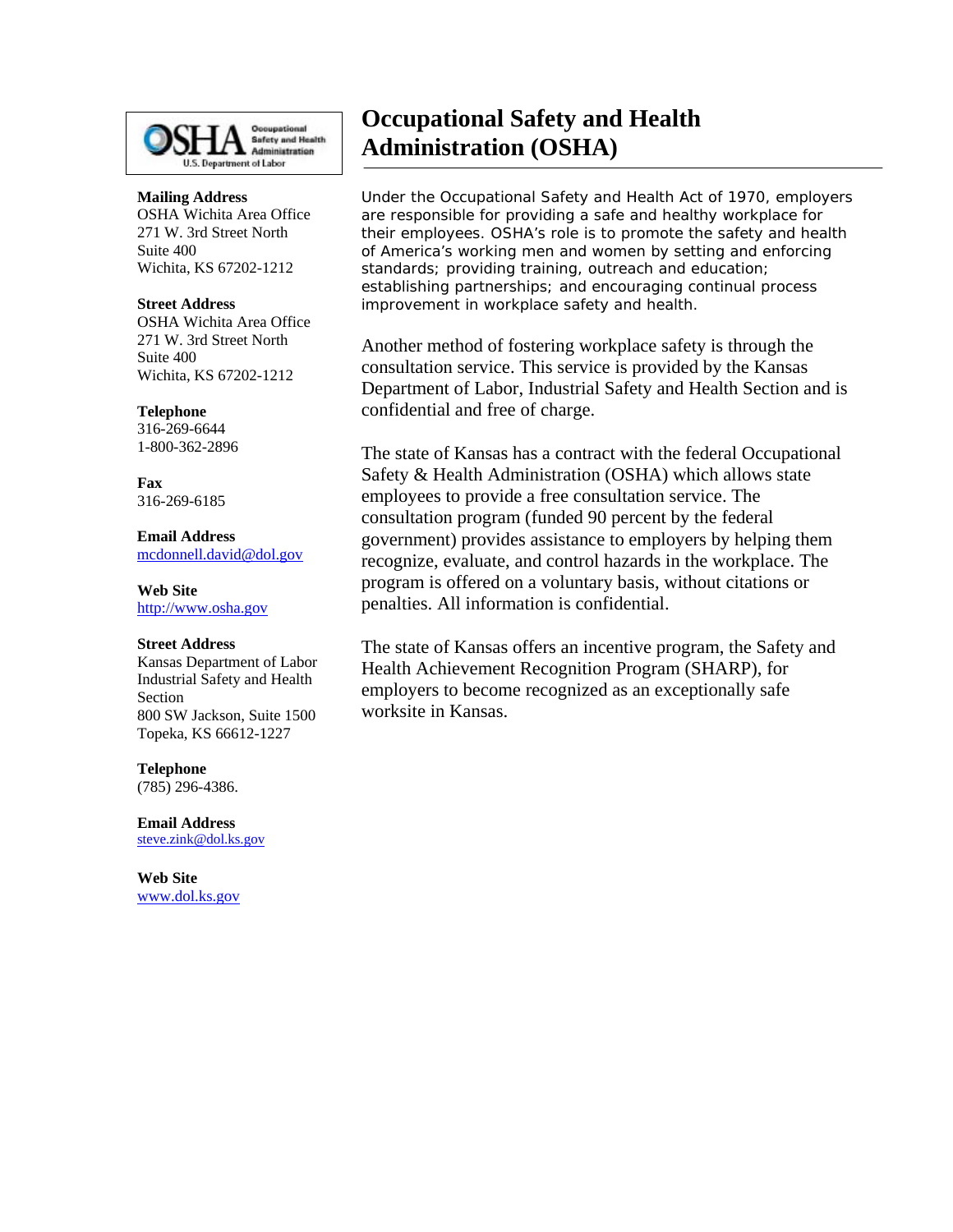

#### **Mailing Address**

Ablah Library Wichita State University 1845 Fairmount Wichita, KS 67260-0068

#### **Street Address**

Wichita State University Ablah Library 1st Floor Wichita, Kansas 67260-0068

**Telephone** 316-978-5017

316-978-5130

#### **Email Address**

[sara.butts@wichita.edu](mailto:sara.butts@wichita.edu) [nan.myers@wichita.edu](mailto:nan.myers@wichita.edu)

### **Web Site**

[http://libresources.wichita.edu/p](http://libresources.wichita.edu/patents/trademarks/copyright) [atents/trademarks/copyright](http://libresources.wichita.edu/patents/trademarks/copyright)



### **Patent and Trademark Resource Center at the Wichita State University Libraries**

Wichita State University's Ablah Library is one of 84 U.S. Patent and Trademark Research Centers (PTRCs) in the country and the only PTRC in Kansas. Since receiving this designation in 1991, the PTRC has received copies of U.S. patents and a variety of patent and trademark searching tools in both print and electronic formats, as well as extensive training in providing patent and trademark research assistance.

The Library is open to the public, and staff members assist with preliminary patent and trademark research by appointment at no charge.

Collections of U.S. government publications include complete U.S. patents -- on microfilm, optical disks and the Internet - from 1790 to the present, and all federal trademarks that are registered or pending. Collections contain additional indexes and finding aids for both patents and trademarks. All PTRC publications and documents and their reference materials may be found in the Government Documents Stacks on Level One of Ablah Library, in compact shelving, and on the web pages for the U.S. Patent and Trademark Office (USPTO) at [www.uspto.gov.](http://www.uspto.gov/)

The PTRC offers general information on all areas of intellectual property and assistance/training with preliminary patent searches and trademark searches. Please consult a patent attorney for legal advice.

For an in-depth consultation, please schedule an appointment with Nan Myers at 978-3048 or [nan.myers@wichita.edu](mailto:nan.myers@wichita.edu) or with Sara Butts at 978-5017 or [sara.butts@wichita.edu.](mailto:sara.butts@wichita.edu)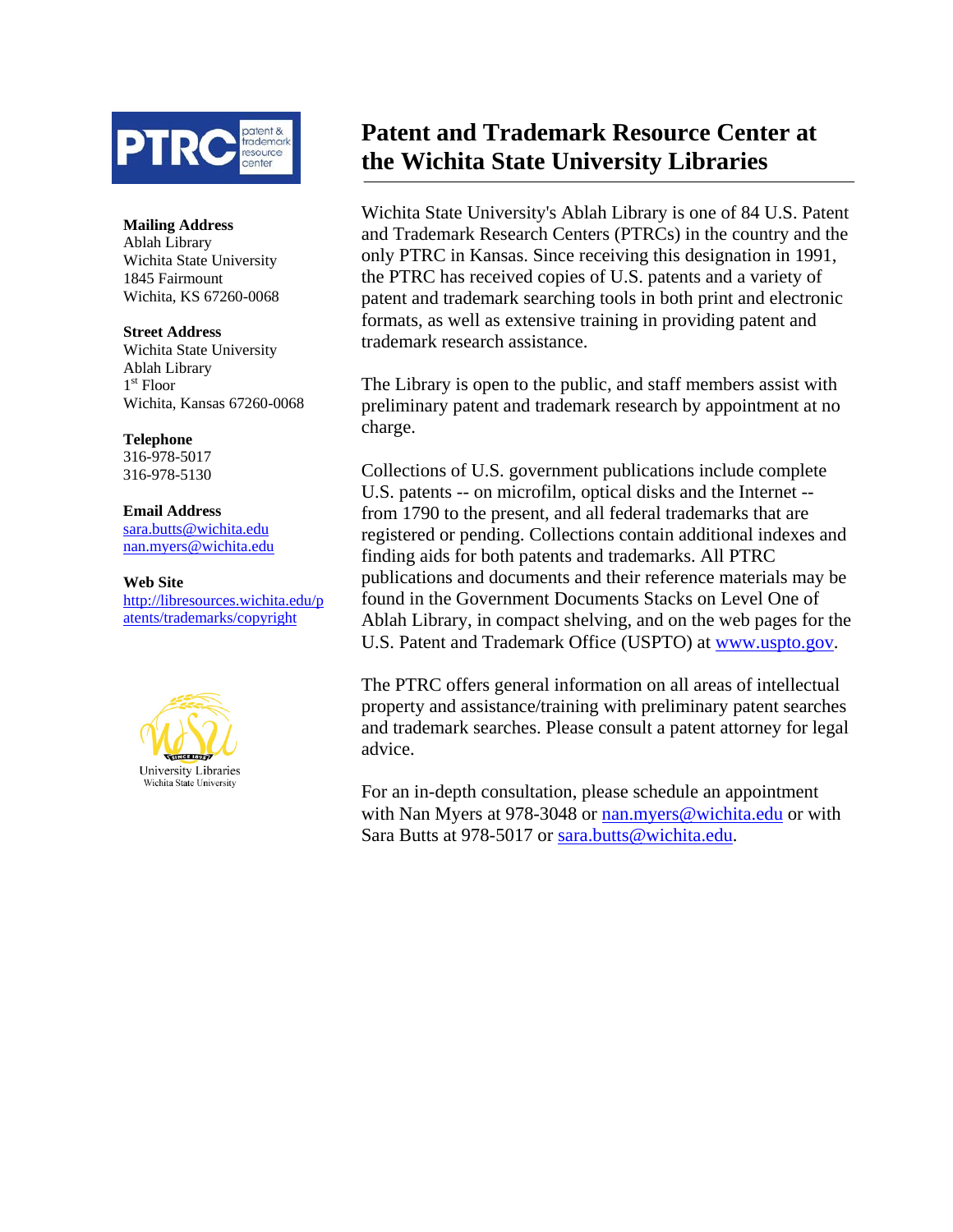

**Mailing Address** Wichita Metro Chamber 350 West Douglas Wichita, Kansas 67202

### **Street Address**

Wichita Metro Chamber 350 West Douglas Wichita, Kansas 67202

**Telephone**

316-268-1139

**Fax** 316- 265-7502

**Email Address** [Sherdeill@wacc.org](mailto:Sherdeill@wacc.org)

**Web Site** [www.sedgwickcounty.org](http://www.sedgwickcounty.org/)

### **Sedgwick County Economic Development / Foreign Trade Zone (FTZ) #161**

### **Economic Development**

Economic Development promotes a strong and diverse regional economy by helping local businesses grow, increasing opportunity for international trade, and attracting new jobs to Sedgwick County. Several programs are coordinated under Economic Develop to achieve this goal.

### **Sedgwick County Foreign Trade Zone (FTZ) #161**

FTZ is a general purpose zone where foreign and domestic goods are not within U.S. Customs territory. The zone is ready to work for businesses involved in international trade whether it is manufacturing, assembly or even distribution. Air, rail and surface transportation users find the international trade services and facilities convenient, user friendly and highly cost effective in the long run

Users of the FTZ are exempt from paying duty or federal excise taxes while the goods remain in the zone until exported goods are picked up for local distribution and use. Funding is used to promote the zone also for training and travel expenses for the economic development staff.

### **Sedgwick County Micro-Loan Program**

The program is designed to assist low to moderate income small business owners by providing loans and technical assistance, for businesses expansion and help insure success over time.

### **Loan funds can be used for:**

- Startup equipment
- Expansion equipment
- Increase inventory
- Advertisement
- General working capital

### **Loan sizes:**

• Up to \$15,000 for an existing or start-up business

- No limit on total project debt.
- Other funds available through companion programs for projects that qualify

Applications are available from: South Central Economic Development Dist.

Website: [www.sckedd.org](http://www.sckedd.org/) or call (316) 262-7035 and ask for *Christie Henry*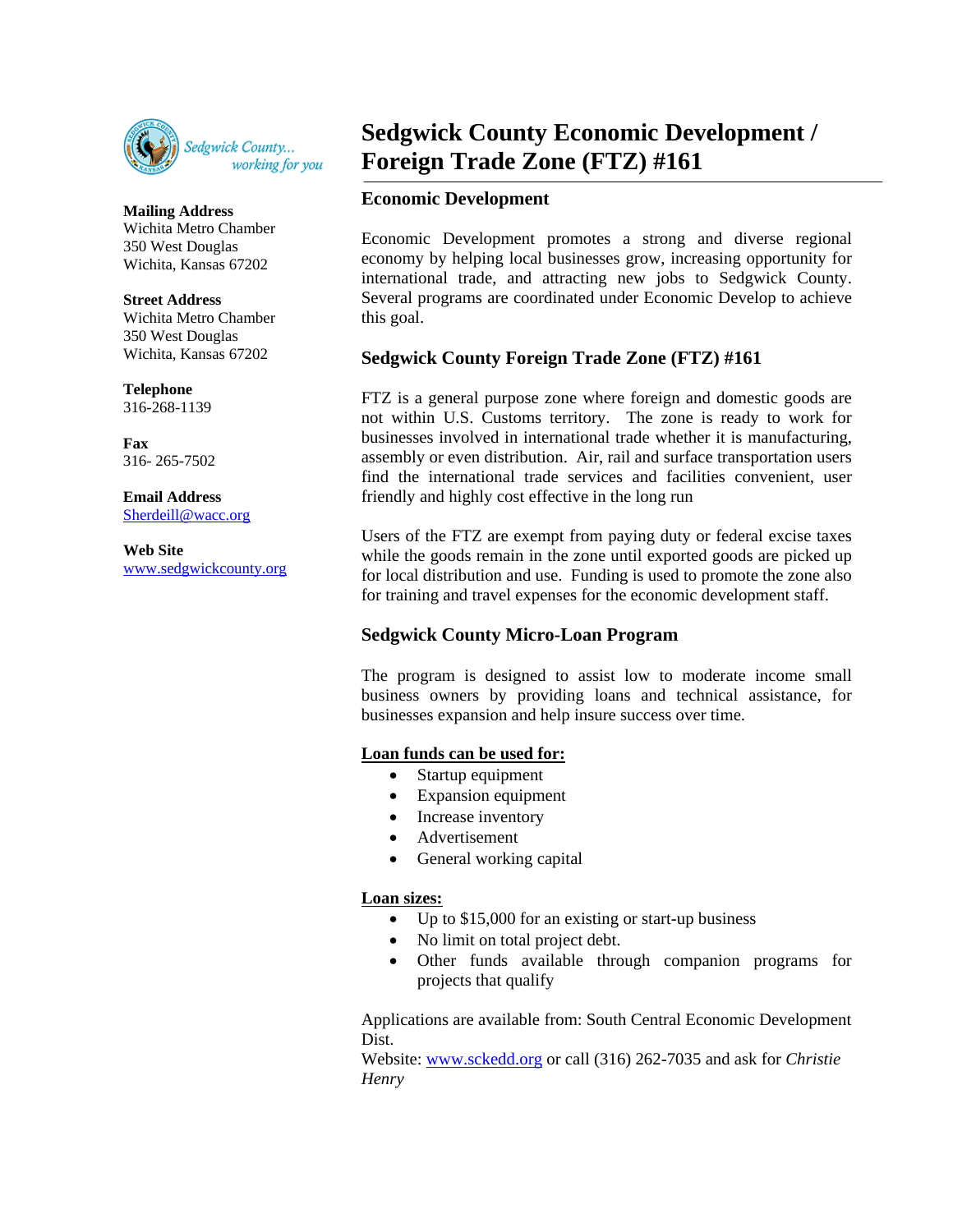

**Address** 220 W. Douglas Ave. Suite 450 Wichita, KS 67202

**Telephone** 316-269-6273

**Fax** 316-269-6499

**Email Address** [SCORE143@sbcglobal.net](mailto:SCORE143@sbcglobal.net)

**Web Site** [http://wichita.score.org](http://wichita.score.org/)

### **Service Corps of Retired Executives (SCORE) Wichita Chapter 143**

SCORE *"Counselors to America's Small Business"* is a national non-profit organization affiliated with the U.S. Small Business Administration. Its purpose is to provide free counseling and mentoring to small businesses and to individuals thinking of starting small businesses.

Wichita's SCORE chapter has counselors with over 500 years of business experience. Counselors come from backgrounds in banking, manufacturing, logistics, operations, legal, accounting, and small business ownership just mentioning a few. After-hours counseling is also available most week days and weekends by appointment with a SCORE counselor.

Our counselors focus on development of business plans and reviewing business improvement opportunities. They offer a confidential 'new set of eyes' to review financial data. People interested in seeking small business counseling at no charge can reach SCORE by calling 316-269-6273.

The Wichita SCORE chapter also offers workshops from 9:00 AM to 12:00 PM on the third Saturday of each month, excluding May and December, to help people start and grow their own small business. There is a nominal charge of \$20 for these workshops.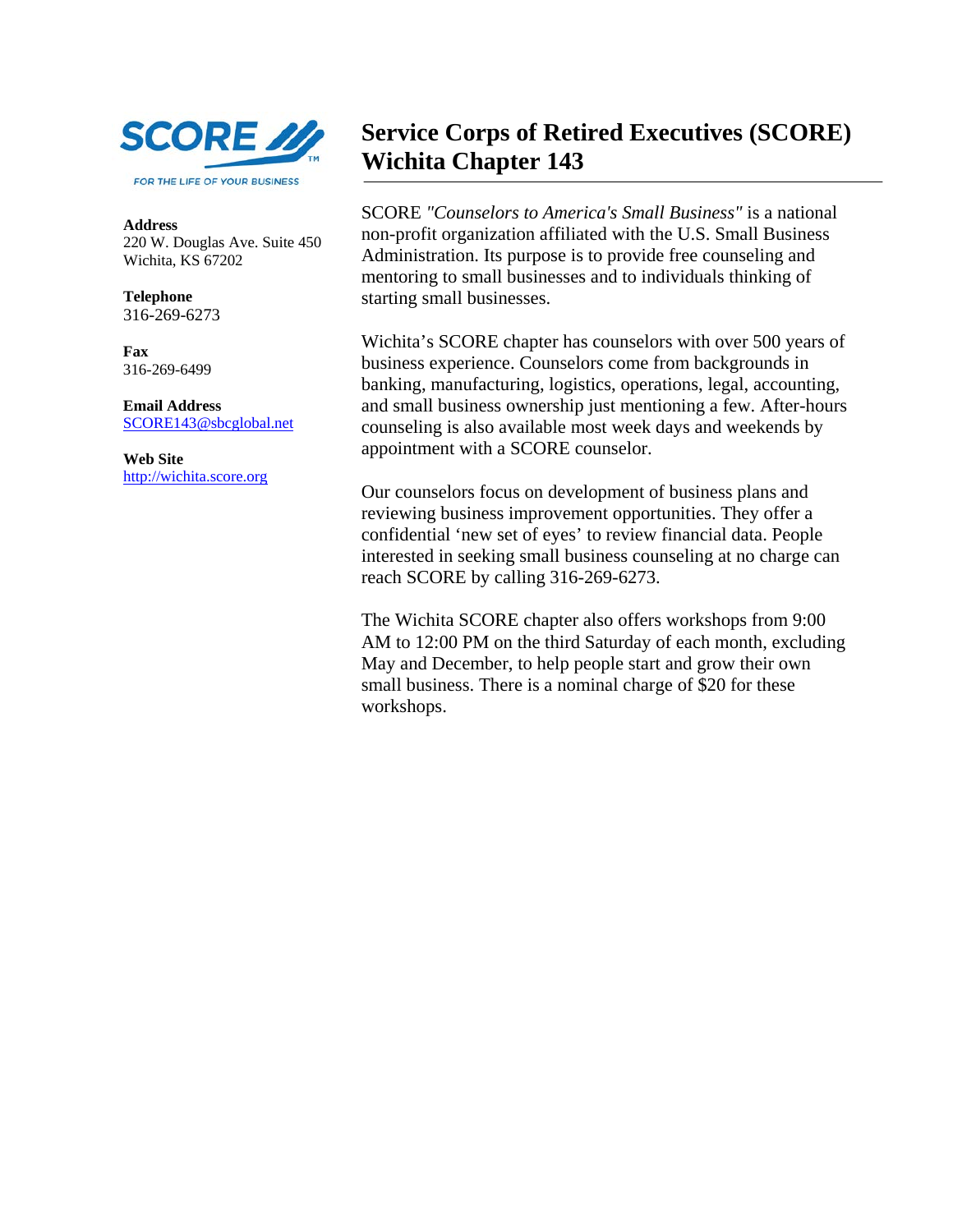

**Mailing Address** 9730 E. 50th Street N. Bel Aire, KS 67226

**Street Address** 9730 E 50th Street N Bel Aire, KS 67226

**Telephone** 316-262-7035

**Fax** 316-262-7062

**Email Address**

**Web Site** [http://www.sckedd.org](http://www.sckedd.org/)

### **South Central Kansas Economic Development District**

The South Central Kansas Economic Development District (SCKEDD) is one of eleven planning and development regions in Kansas. SCKEDD consists of 14 counties including Butler, Chautauqua, Cowley, Elk, Greenwood, Harper, Harvey, Kingman, Marion, McPherson, Reno, Rice, Sedgwick and Sumner.

Our goal is to provide professional leadership and technical assistance in finance packaging and advice, and procedures to individuals, companies and government agencies for the purpose of stimulating the economy within this 14 county area. Our resources also extend towards programs that assist our cities and counties with community improvement, housing, and urgent need.

### **Loan Programs**

SBA Microloan—If you own or are in the process of starting a small business and your loan request is for \$50,000 or less, you may qualify for a Microloan.

Revolving Loan Fund—If your business needs call for less than \$300,000, you may qualify for the Revolving Loan Fund (EDA).

SBA 7(a)—SCKEDD packages SBA guaranteed loans for banks and other lenders. If you are working through your bank to secure additional funding for your business, the SBA 7a loan may be the program you need.

SBA 504—The SBA 504 program provides long-term, low down-payment capital for growing businesses that enhance an area's local employment. SCKEDD can fund up to 40% of project cost with an injection of at least 10% from the borrower.

Intermediary Relending Program (IRP)—SCKEDD, through the U.S. Department of Agriculture (USDA) Rural Development (RD) offers direct loans up to \$250,000 with a 25% required match from other sources.

Community Development Block Grant (CDBG)—SCKEDD assists in packaging and administering CDBG funds for economic development and community improvement projects.

Rural Microenterprise Assistance Program (RMAP) —If you own or are in the process of starting a business in a rural area of our district (all locations outside the City of Wichita), and need less than \$50,000, you may qualify for a Rural Microenterprise Assistance loan.

### **Weatherization/Home Repair**

SCKEDD provides weatherization and emergency repair to low-income residents in the SCKEDD area for owned or rented dwellings. There are also programs in some areas for moderate rehabilitation to homes.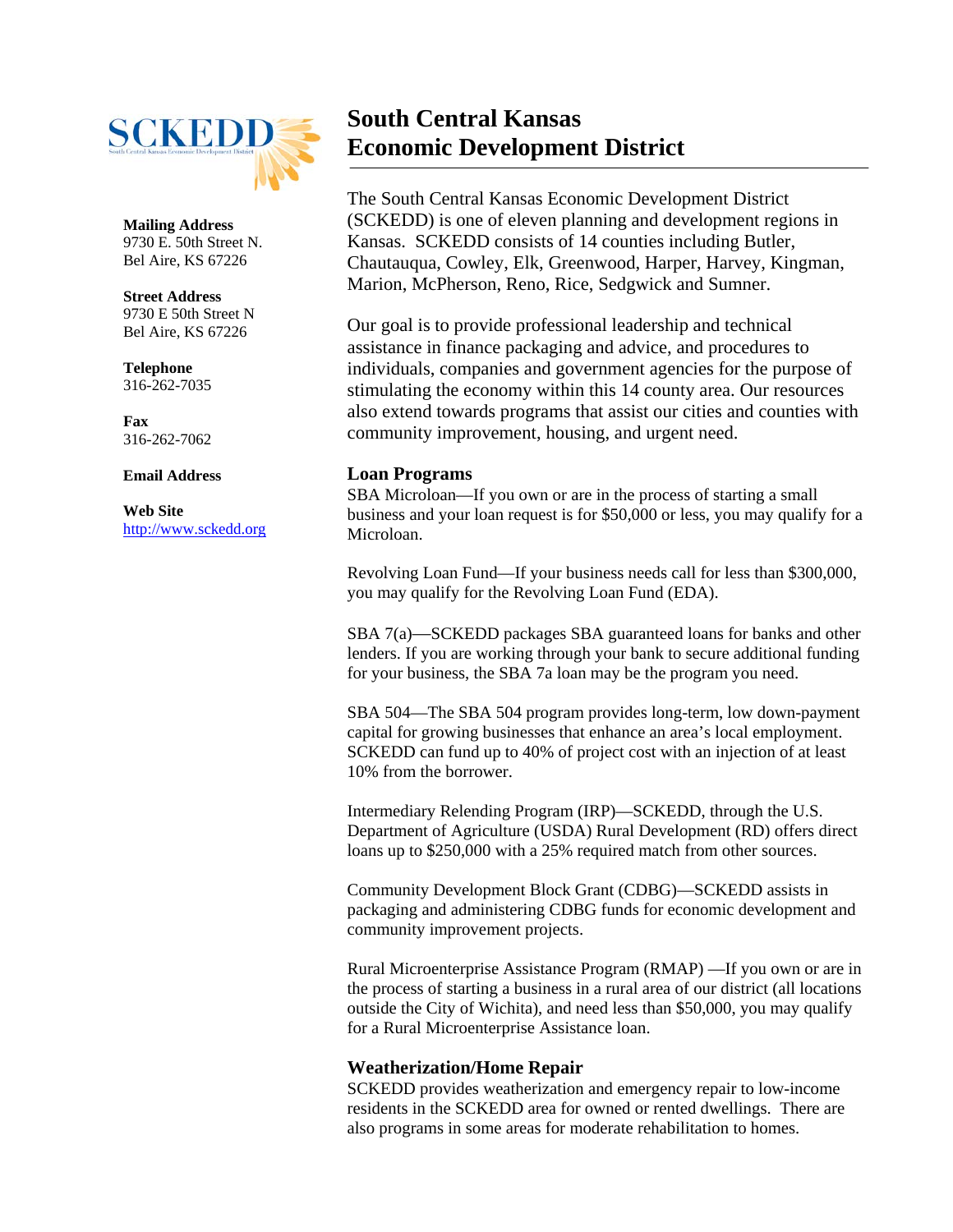

**Mailing Address** P.O. Box 279 Wellington, KS 67152

#### **Street Address** 123 N. Jefferson Wellington, KS 67152

**Telephone** 620-326-8779

**Fax** 620-326-6544

**Email Address** [scedc@co.sumner.ks.us](mailto:scedc@co.sumner.ks.us)

**Web Site** [www.gosumner.com](http://www.gosumner.com/)

### **Sumner County Economic Development Commission**

The Sumner County Economic Development Commission (SCEDC) provides assistance to new and existing business in Sumner County.

Our focus:

- Retention and expansion of existing businesses
- Recruiting businesses to locate within Sumner County and its communities
- Providing entrepreneurs/business startups with access to business plan writing, marketing, financial resource assistance
- Assistance with available sites and buildings
- Assistance with local, state, and federal programs to assist new and existing businesses
- Providing a resource and acting as a liaison for our businesses and communities to service providers and partner agencies
- Providing support to Chambers and communities in community development issues and needs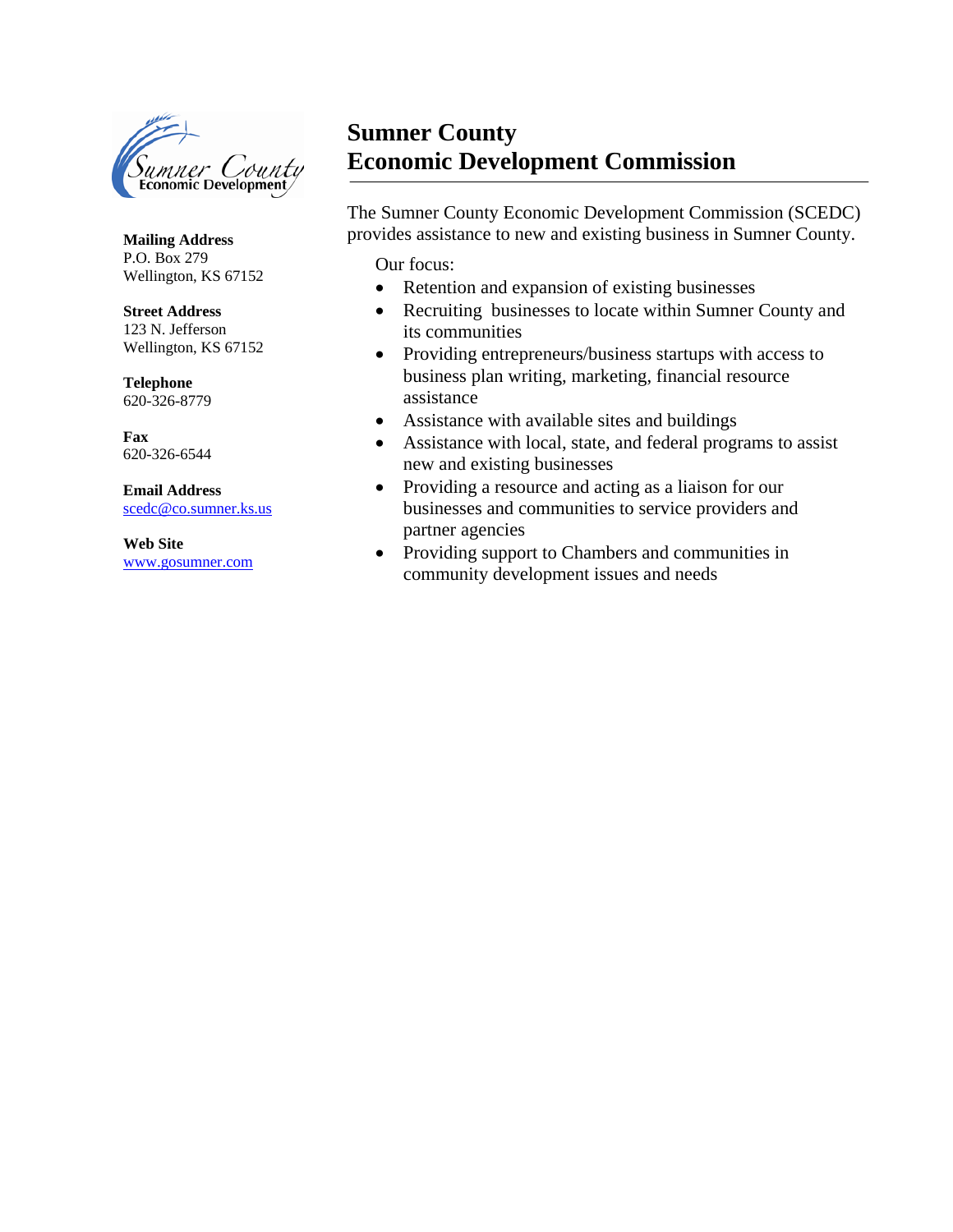

U.S. Small Business Administration

#### **Address** 220 W. Douglas Ave. Suite 450 Wichita, KS 67202

**Telephone** 316-269-6616

**Fax** 316-269-6499

**Email Address:**  Wichita\_DO@sba.gov

### **Web Site:** http://www.sba.gov/ks

**Kansas Small Business Resource Guide**: Click [HERE](http://www.sba.gov/sites/default/files/files/resourceguide_3117.pdf) 

### **U.S. Small Business Administration Wichita District Office**

Realize your dreams of entrepreneurship with a wealth of resources from the U.S. Small Business Administration. Whether your enterprise is a startup, an established or an expanding business, the SBA's resources and services can help you succeed.

As *Your Small Business Resource*, the SBA can connect you with a network of services to fit your needs.

### **SBA Loan Guaranties**

- Obtain the financing you need for startup, expansion, to export or working capital with a 7(a) loan through SBA participating lenders.
- Secure long-term, fixed-asset financing with a 504 loan provided by SBA Certified Development Companies.

### **Federal Contracting Assistance**

- Certify your company with the 8(a) Business Development Program, which provides business development and federal contract support to eligible small, disadvantaged businesses.
- Obtain federal contract preferences in the HUBZone Program if your business is in a qualified historically underutilized business zone and meets ownership, control and employee residency requirements.
- Make one-to-one connections with procurement managers at Business Matchmaking events or online.

### **Business Counseling and Training**

- Attend training workshops and receive one-on-one free consulting at the [Wichita State University Small Business](http://webs.wichita.edu/?u=ksbdc&p=/index)  [Development Center.](http://webs.wichita.edu/?u=ksbdc&p=/index)
- Consult [SCORE,](https://wichita.score.org/) *"Counselors to America's Small Business,"* for mentoring and management counseling.
- [SBA's Learning Center](http://www.sba.gov/tools/sba-learning-center) is a virtual campus complete with free online training courses and a comprehensive e-library with hundreds of publications, workshops, podcasts and tools.
- [Emerging Leaders](http://www.sba.gov/about-sba/sba_initiatives/sba_emerging_leaders_initiative) initiative is an intense seven-month entrepreneurship training program for executives of existing small businesses to help them create a strategic growth plan for their firms. The curriculum is designed to accelerate the growth of high-potential small businesses, stimulate job creation and help drive economic development.

### **Disaster Assistance**

SBA provides low interest disaster loans to homeowners, renters, businesses of all sizes and private, nonprofit organizations impacted by a [declared disaster.](http://www.sba.gov/offices/disaster/dacsc)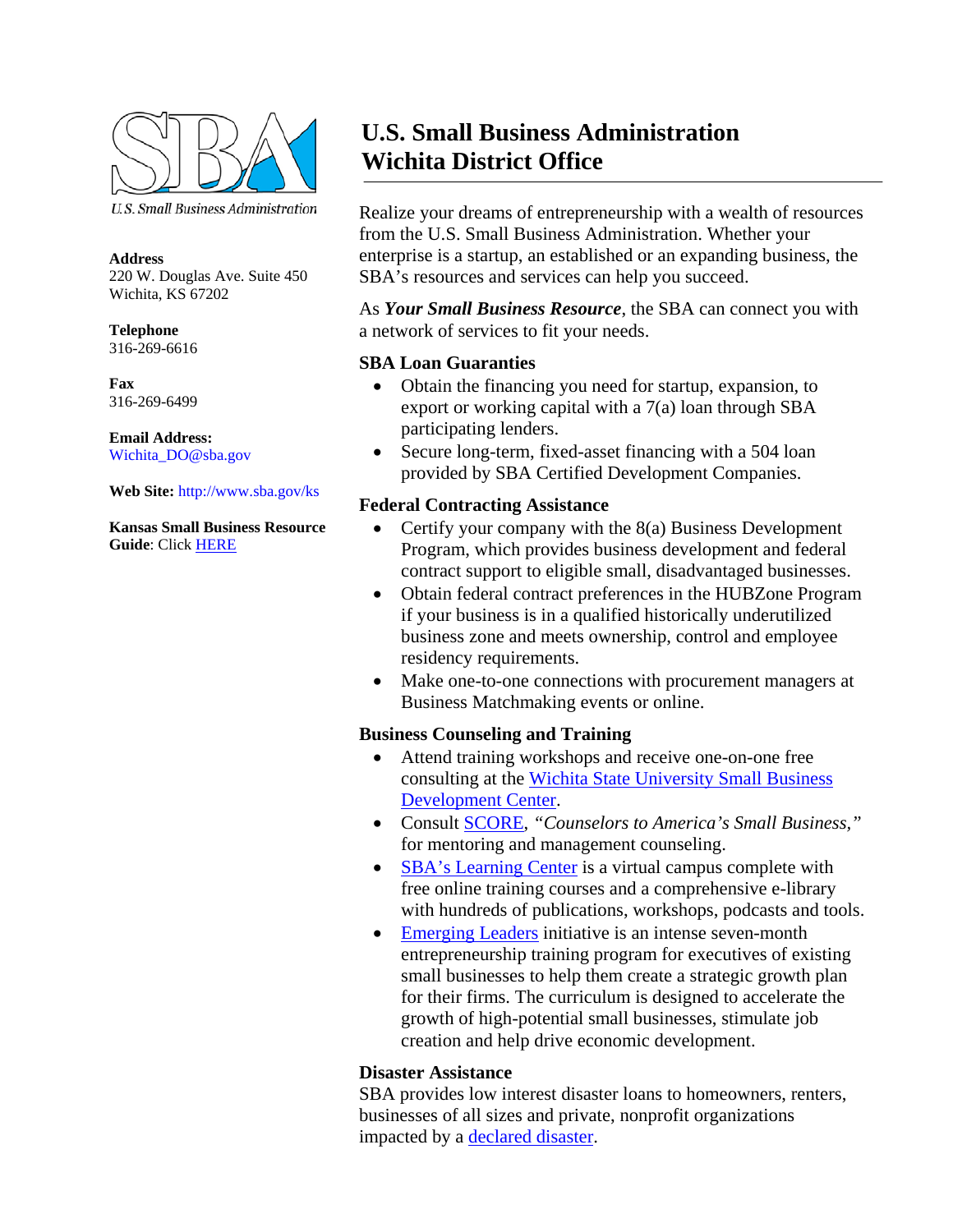

**Address** 350 W. Douglas Avenue Wichita KS 67202

**Telephone** 316-265-6334

**Fax** 316-462-9965

**Email Address** [whcc@wichitahispanicchamber.org](mailto:whcc@wichitahispanicchamber.org)

**Web Site** [http://wichitahispanicchamber.org](http://wichitahispanicchamber.org/)

### **Wichita Hispanic Chamber of Commerce**

### **Who We Are**

The Wichita Hispanic Chamber of Commerce, Inc. (WHCC) is a volunteer membership driven organization comprised of individuals, small business owners, corporate representatives, and associates representing various nonprofit organizations

### **When We Began**

In March of 2002, Hispanic business leaders gathered and created the Wichita Hispanic Chamber of Commerce (WHCC). These Hispanic business leaders envisioned the need for an organization to represent their interest and meet the needs of the Hispanic business community. The WHCC was incorporated later that year, creating a coherent and strong organization within the Wichita Hispanic business community. WHCC was incorporated with the Kansas Secretary of State's office in April 2002 and was established in June 2002 as Wichita's first minority Chamber of Commerce.

### **Why Join Us**

WHCC membership offers many benefits, both directly and indirectly. Members have access to networking opportunities and special events. WHCC hosts the Annual Meeting and Awards Dinner, which honors outstanding leaders, businesses and corporate partners.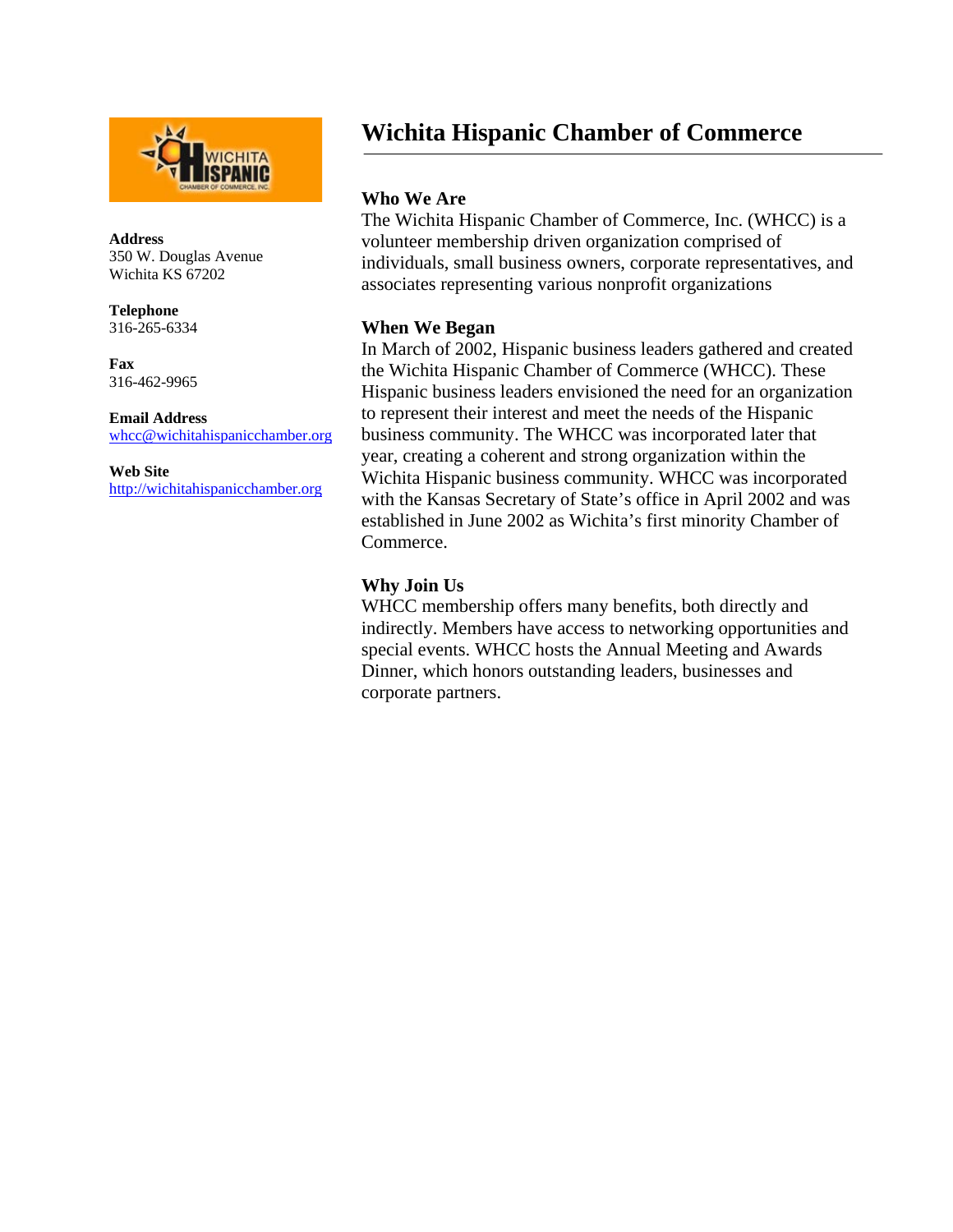

**BUSINESS ASSOCIATION** 

#### **Mailing Address**

200 E. 1st St., Ste. 101 Wichita, KS 67202

**Telephone** 316-201-3264

**Fax** 316-201-3268

**Contact** Alicia Holloway, President Lisa-Marie Pulley, Director of Marketing

**Email Address** [Alicia@wiba.org](mailto:Alicia@wiba.org)

[Lisa-Marie@wiba.org](mailto:Lisa-Marie@wiba.org)

**Web Site** [http://www.wiba.org](http://www.wiba.org/)

### **Wichita Independent Business Association/ Kansas Independent Business Coalition**

The Wichita Independent Business Association (WIBA) is an association of privately owned businesses throughout the state of Kansas. Our membership ranges from the individual sole proprietor operating a home-based business to large corporations with thousands of employees – such as Koch Industries.

Currently, we have more than 400 business members representing approximately 200 industries. WIBA provides a platform for direct business-to-business interaction, mentoring and networking that is entirely unique and indisputably beneficial.

### **CONNECT TO SUCCESS**

### **Partnership**

Networking that broadens your reach in the community.

### **Events**

- The WIBA Women's Leadership Alliance Luncheon
- Monthly Membership Luncheon
- Business Your Way networking events
- Annual Meeting

### **Resources**

Educational opportunities and group discounts for you and your employees.

### **Advocacy**

Political advocacy that impacts issues of concern to your business.

- Government Affairs Committee
- Face to Face Forums with federal, state, and local officials
- Tracking of state legislation
- Tracking and alerts on federal legislation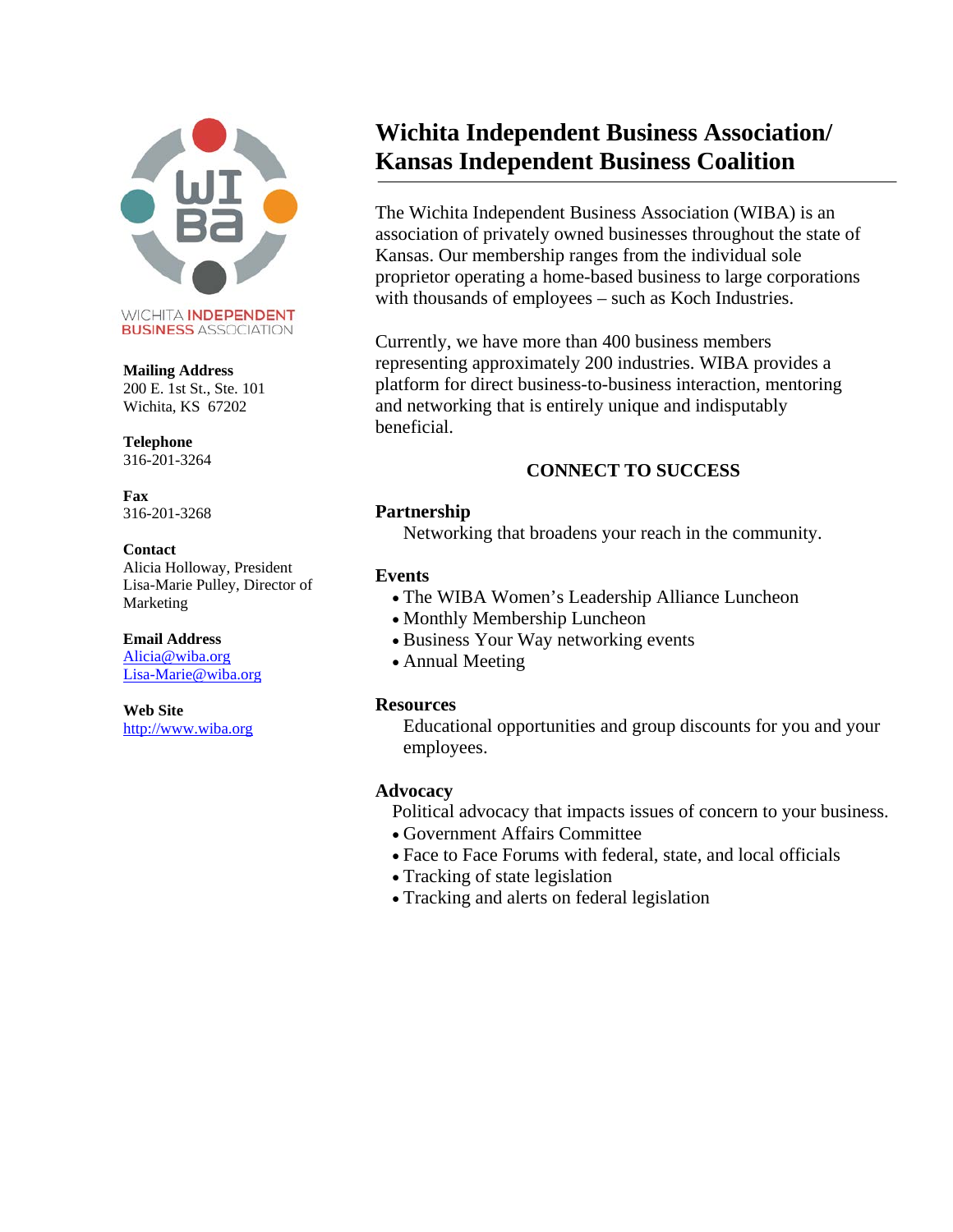

**Mailing and Street Address** 350 West Douglas Avenue Wichita, Kansas 67202-2970

**Telephone** 316-265-7771

**Fax** 316-265-7502

**Email Address** [aelliott@wichitachamber.org](mailto:aelliott@wichitachamber.org)

**Web Site** [www.wichitachamber.org](http://www.wichitachamber.org/)

### **Wichita Regional Chamber of Commerce**

The Wichita Regional Chamber of Commerce is Kansas' largest business member association. The Chamber has seven strategic priorities, which contribute to the mission of improving the economic prosperity of the region. One of these is to offer opportunities and resources to small business that will enable your growth.

**Building your brand and your business.** Use your membership to connect to other businesses and to highlight your business in our community. There are a variety of events and opportunities to network and increase your visibility.

**Enhancing "C" level executive and leadership skills.** Small business owners benefit from sharing ideas and best practices with each other. You also tell us you need to develop leadership and managerial skills. Several programs are targeted at fulfilling these needs.

**Developing your team.** Educating your employees can make them more successful at their jobs. The Chamber offers affordable and relevant training seminars throughout the year.

*Additionally, the Chamber is working to:*

**Strengthen the local business environment and the community.** The Chamber offers opportunities for involvement in improving the overall business environment, and in advancing the quality of life in the Wichita area.

**Strengthen our quality of life.** The Young Professionals of Wichita (YPW), a Chamber affiliate, is one of the top programs in the nation. The goal of YPW is to make Wichita the city of choice for young professionals. The program can assist you in recruiting and retaining young professionals.

**Help business invest here.** The Greater Wichita Economic Development Coalition works with existing businesses to retain and expand jobs in our area.

**Solidify our future workforce.** We are partnering with other community stakeholders to ensure a highly skilled, literate, and productive workforce.

 *For more information, contact Phyllis Robertson*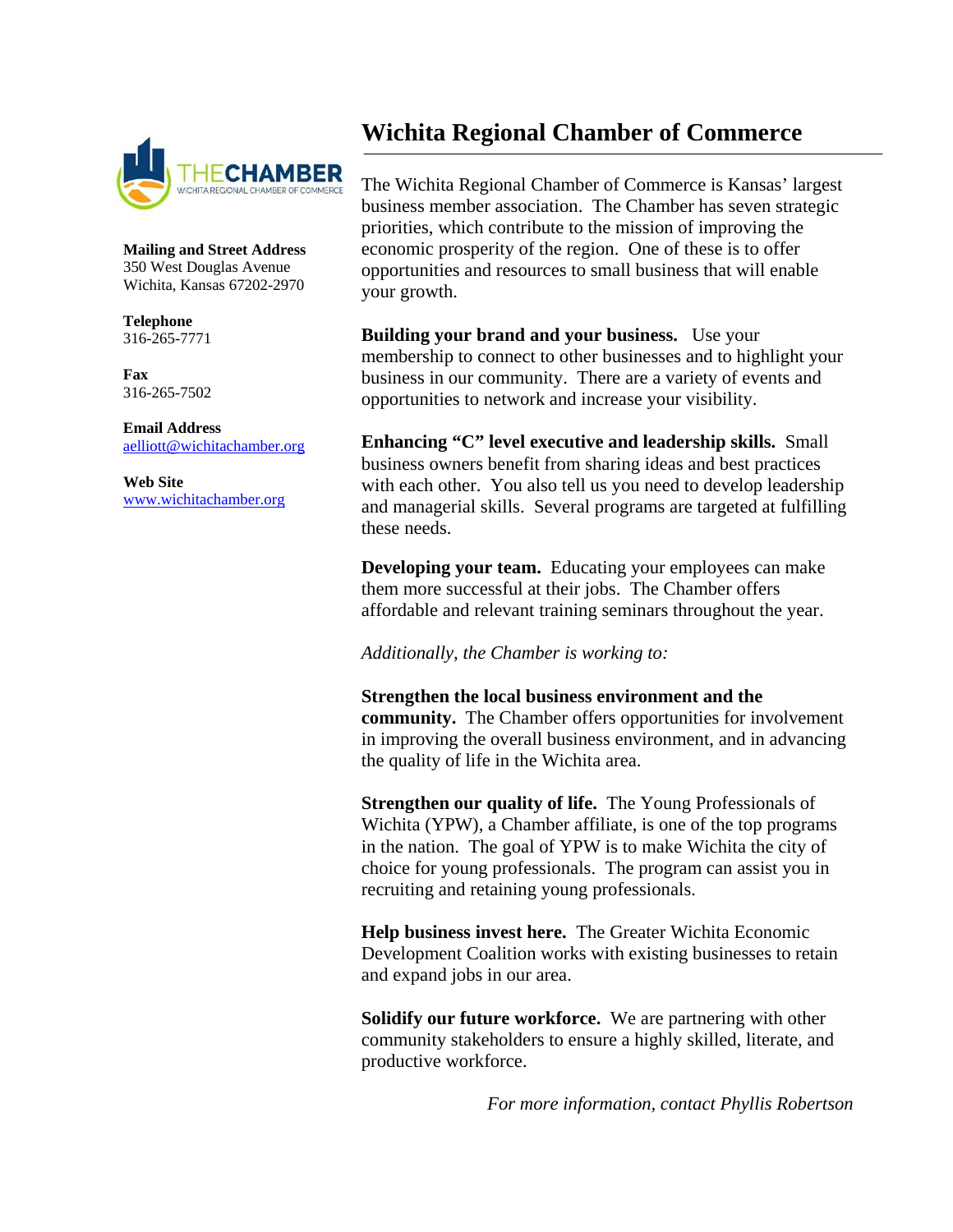

 $\frac{1}{1} \leftarrow \frac{1}{1} \leftarrow \frac{1}{1} \leftarrow \frac{1}{1} \leftarrow \frac{1}{1} \leftarrow \frac{1}{1} \leftarrow \frac{1}{1} \leftarrow \frac{1}{1} \leftarrow \frac{1}{1} \leftarrow \frac{1}{1} \leftarrow \frac{1}{1} \leftarrow \frac{1}{1} \leftarrow \frac{1}{1} \leftarrow \frac{1}{1} \leftarrow \frac{1}{1} \leftarrow \frac{1}{1} \leftarrow \frac{1}{1} \leftarrow \frac{1}{1} \leftarrow \frac{1}{1} \leftarrow \frac{1}{1} \leftarrow \frac{1}{1} \leftarrow \frac{1}{1} \leftarrow$ 

#### **Address**

7829 E. Rockhill Road Suite #307 Wichita, KS 67206 (N. Rock Road & Rockhill)

**Telephone** 316-651-5900

**Fax** 866-810-6671

**Email Address** [wtc@wichitatechnology.com](mailto:ksbdc@wichita.edu)

**Web Site** [http://www.wichitatechnology.com](http://www.wichitatechnology.com/)

### **Contact:**

Trish Brasted President & CEO [brasted@wichitatechnology.com](mailto:brasted@wichitatechnology.com)

### **Wichita Technology Corporation**

- *Fostering Technology Advancement, Transfer & Commercialization in Kansas*

WTC provides a variety of business services to inventors, entrepreneurs and early-stage technology businesses. Our services fall into two categories; business assistance/consulting services and access to capital.

### **Business Assistance & Consulting Services**

Our team has years of combined experience in business development and will assist you with business plan development, market analysis, strategic planning, financial model development as well as a number of other services. Consulting services are feebased and may consist of an equity position in the company, a royalty on future sales, a cash fee or any combination of the three.

Following is a list of the most common business assistance services provided by WTC:

- Business Plan Consulting
- Market Research & Market Validation
- Competitor Analysis
- Sales and Marketing Strategy Development
- Business Model Development
- Business Valuation

•

- General Management, Operations and Accounting Assistance
- Public Relations and Promotion
- Patent and Trademark Assistance
- Assistance in Locating and Accessing Debt and Equity Financing

### **Access to Capital**

*Wichita Technology Ventures, LLC,* founded in 1994, is a seed and early-stage venture capital fund managed by WTC and funded by the Kansas Technology Enterprise Corporation (KTEC) and Wichita Area Development. WTV is looking for opportunities in early stage high-growth businesses. WTV's investment decisions are driven by return on investment criteria and in optimizing opportunities to invest in high growth technologies with entrepreneurs located primarily in Kansas. For more information, visit *www.wichitatechnology.com*.

*Midwest Venture Alliance (MVA)* is a membership organization of accredited private investors committed to investing in high-growth seed and early-stage technology companies in Kansas. Members share their knowledge and expertise during the investment selection process and with the companies that are funded and supported by the Alliance. For more information, visit *www.midwestventure.com*.

*Accelerate the Heartland* will showcase high growth companies representing diverse fields including advanced materials, software & IT, energy, and life sciences. The Highlights Include: One Million Cups, Expert Venture Capital Panel, e2e Accelerator's Demo Day, Great Plains Capital Conference, and Pipeline Entrepreneurs.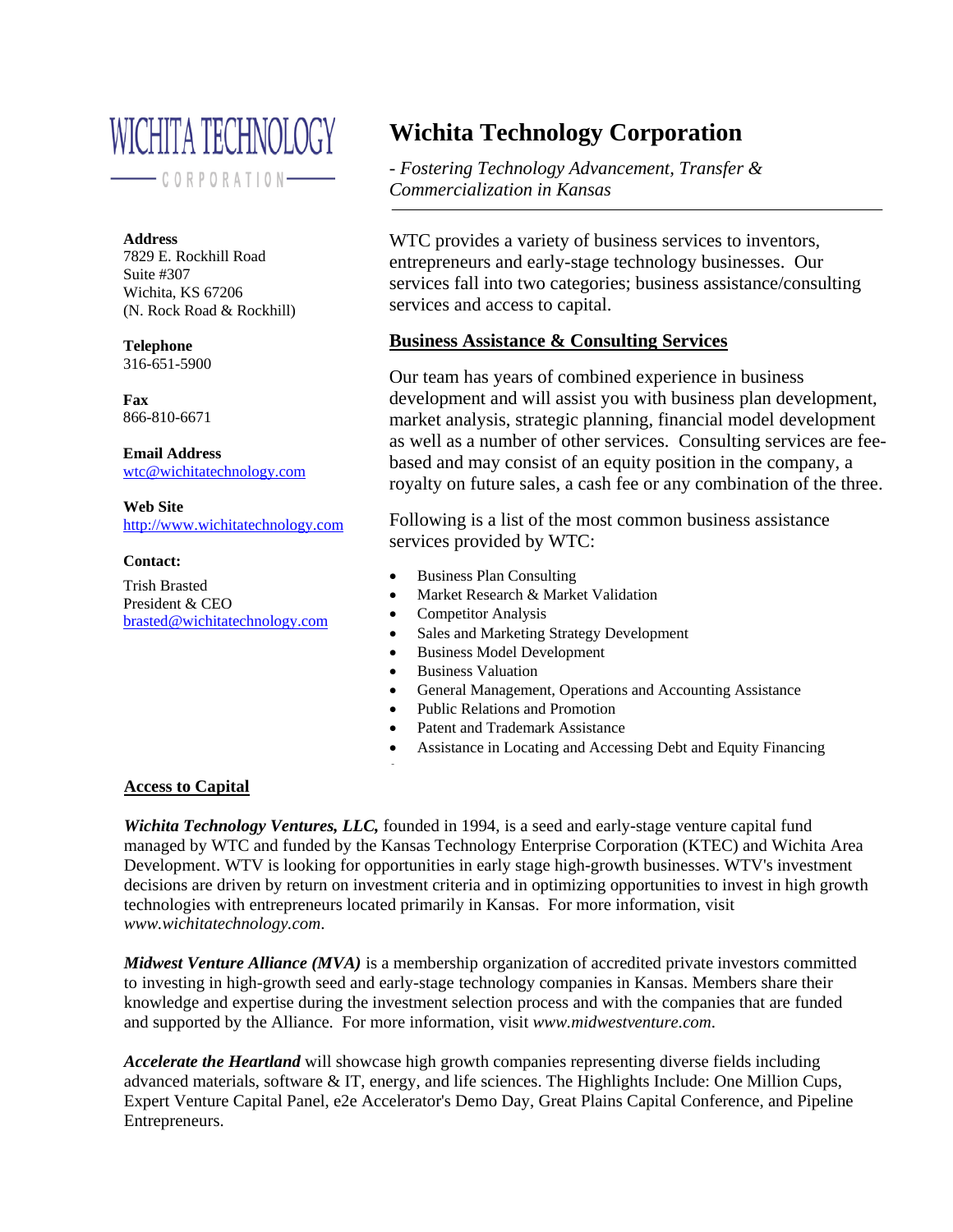

#### **Mailing Address**

300 W. Douglas Ave., Suite 850 Wichita, KS 67202

### **Street Address**

300 W. Douglas Ave., Suite 850 Wichita, KS 67202

**Telephone** 316-263-4067

**Email Address** [Andrew.Anderson@trade.gov](mailto:Andrew.Anderson@trade.gov)

**Web Site** [http://www.export.gov](http://www.export.gov/)

### **Wichita U.S. Export Assistance Center U.S. Commercial Service - USDOC**

The U.S. Commercial Service provides export counseling and advice, information on markets abroad, international partner contacts and advocacy services. We are a federal government agency helping companies export their goods and services and compete in international markets.

The Wichita U.S. Export Assistance Center is part of an international office network covering all 50 states and over 80 countries. We work with companies who are seasoned exporters as well as those exporting for the first time.

### **Services**

- free export counseling and advice
- on-line market research library containing free country and industry specific research
- customized market research
- foreign distributor searches Intl Partner Search and Gold Key Service
- foreign company investigations Intl Company Profile
- trade missions and programs at major domestic and foreign trade shows
- resources for pre/post export finance and receivables insurance
- export controls and compliance help
- referrals to other service providers to support your export business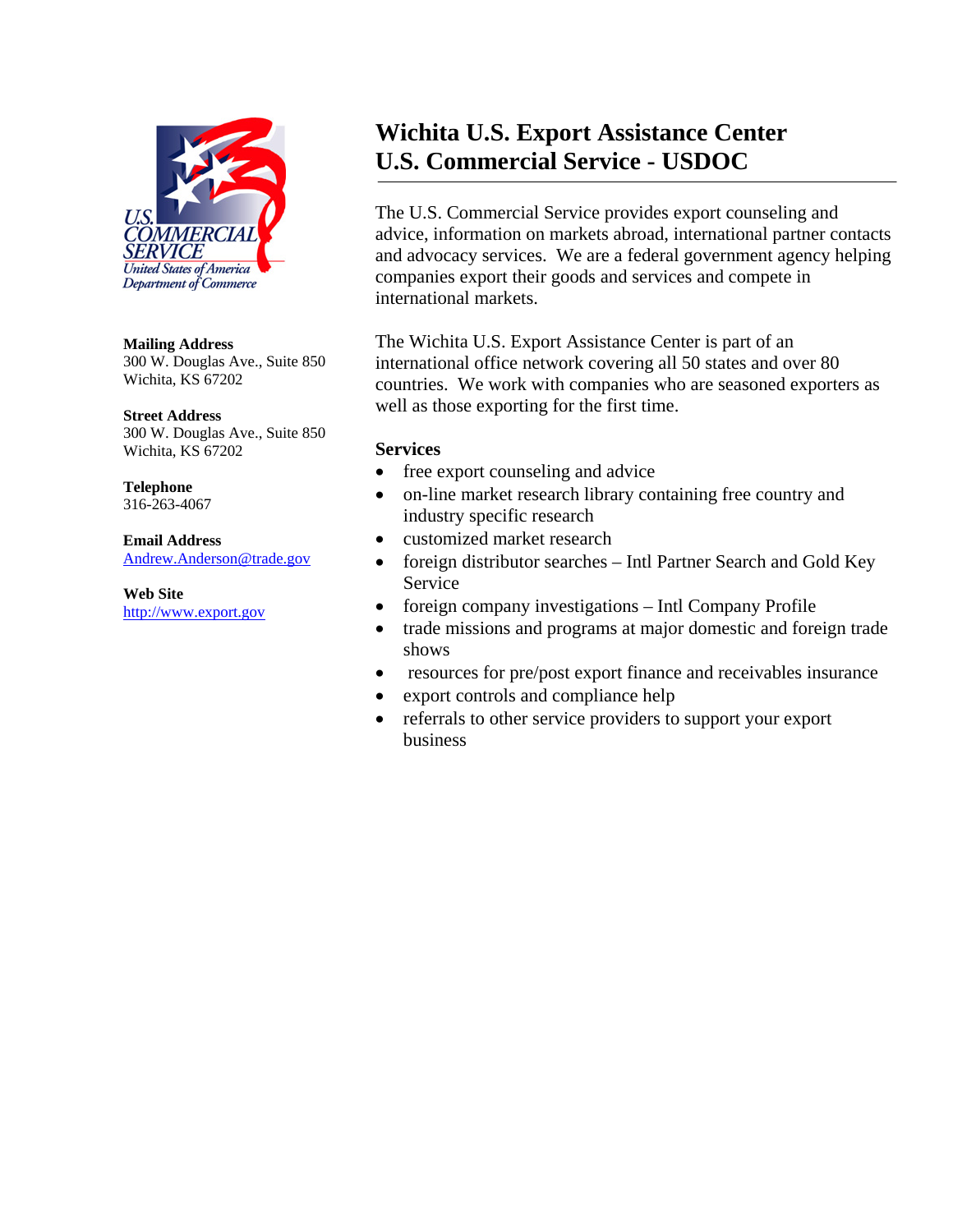## **WORKFORCE CENTERS** - of South Central Kansa In partnership with GKANSAS WORKS

#### **Mailing Address**

Administrative Offices R. H. Garvey Building 8th Floor 300 W. Douglas Wichita, KS 67202

### **Telephone**

316-771-6800

**Fax** 316-771-6690

**Email Address** [info@workforce-ks.com](mailto:info@workforce-ks.com)

**Web Site** www.workforce-ks.com

### **Workforce Centers of South Central Kansas**

### **The Region's "One-Stop" For Workforce Solutions**

Workforce Centers of South Central Kansas, is a one-stop resource for employers that provides a single point of contact for all workforce development needs in the region.

### **Our goals are to:**

Provide valuable resources, such as

- Labor Market Information
- Referral assistance to other area resources

Assist with workforce recruitment by providing services, such as

- Job posting
- Regional employee outreach
- Hosting area job fairs
- Community orientations

Support with hiring efforts by

- Providing skill assessments and testing that are
	- o standard to an industry
	- o tailored to an employer
- Providing offsite interviewing facilities that includes
	- o private office space
	- o comfortable conference rooms

Provide support to help meet training needs, including

- Providing training needs assessment
- Facilitating the delivery of standard programs
- Facilitating the development of customized programs
- Selection and coordination of providers
- Classroom education
- Student recruitment / Career development

Provide assistance at accessing funds established by

• State Programs, such as the *Kansas Industrial Training (KIT) Program*

 *Kansas Industrial Retraining (KIR) Program*

• Federal Workforce Investment Act Programs, such as the *Incumbent Worker Training (IWT) Program*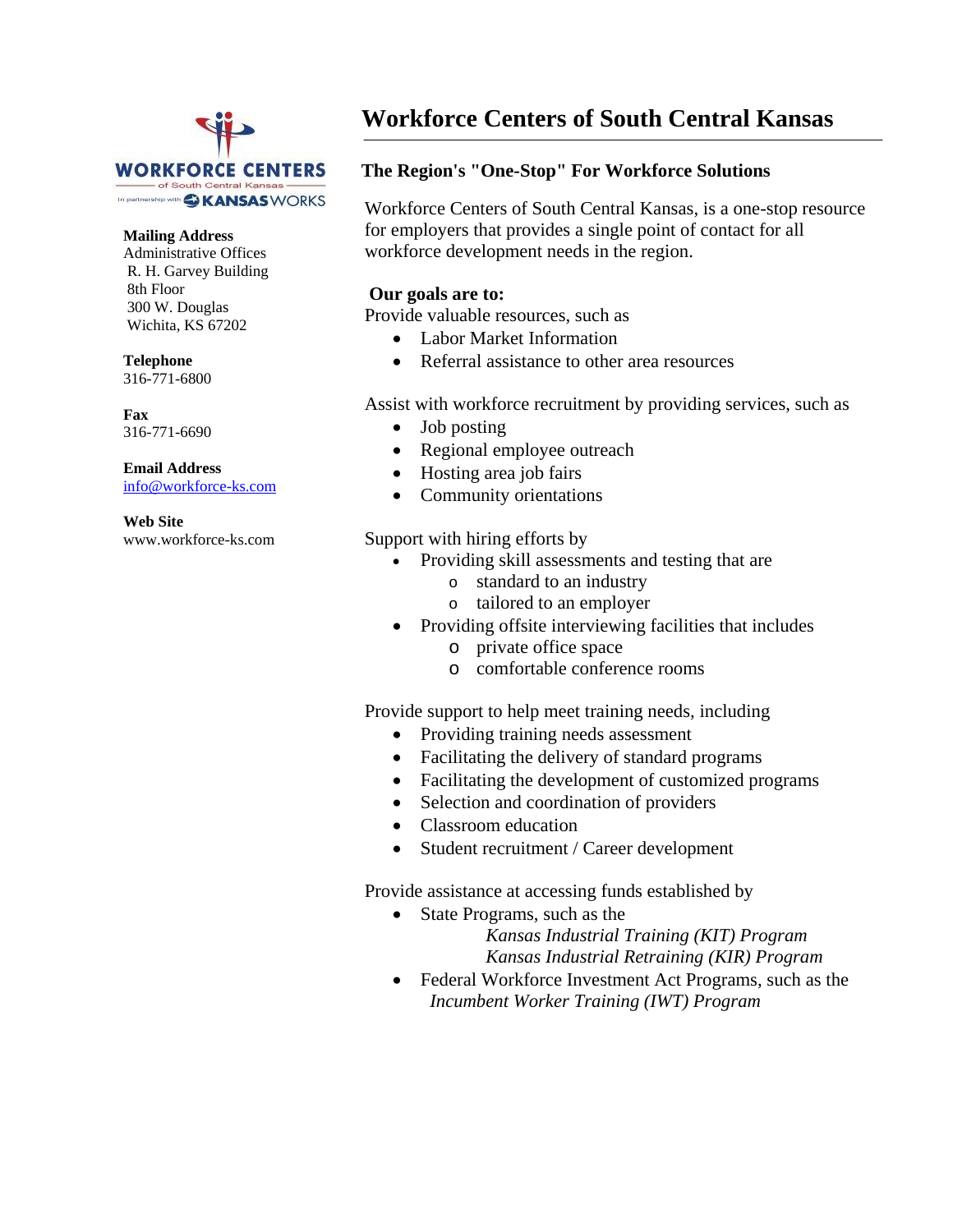### **WSU**VENTURES

**Mailing Address** WSU Ventures 1845 Fairmount Street Wichita, KS 67260-0129

**Telephone** 316-978-5363

**Email Address**  [wsuventures@wichita.edu](mailto:wsuventures@wichita.edu)

**Web Site** [www.wsuventures.org](http://www.wsuventures.org/)

### **WSU Ventures**

WSU Ventures assists innovators from all backgrounds and acts as a one-stop support hub for product and process development.

- We work with WSU faculty, staff and students to help them advance, protect and license ideas and intellectual property.
- We connect industry, external inventors, entrepreneurs and investors with WSU's expertise, resources and technology.

Bringing an idea to life is a challenge, and WSU Ventures is here to help clear roadblocks during every step of product development by providing assistance with:

- Intellectual Property Protection Identifying the best way for WSU faculty, staff and students to safeguard through patents, copyrights, trademarks, contracts and agreements.
- Access to Resources Connecting startups and established businesses with the university research labs and resources
- SBIR/STTR Funding Meeting with inventors, innovators and entrepreneurs who want to learn more about America's Largest Seed Fund, the U.S. Small Business Innovation Research (SBIR)/Small Business Technology Transfer (STTR) Programs.
- Technology Transfer, Entrepreneurship and Startups Providing customer discovery, validation, research and prototype development services to aid in the development of new and innovative products and services.
- Commercialization Identifying commercial applications, exploring potential licensees, executing non-disclosure and licensing agreements for WSU faculty, staff and students.

From an abstract idea to a finished product – and anywhere in between – let WSU Ventures meet you where you are and connect you with the expertise, technology and business capabilities of Kansas' innovation university.